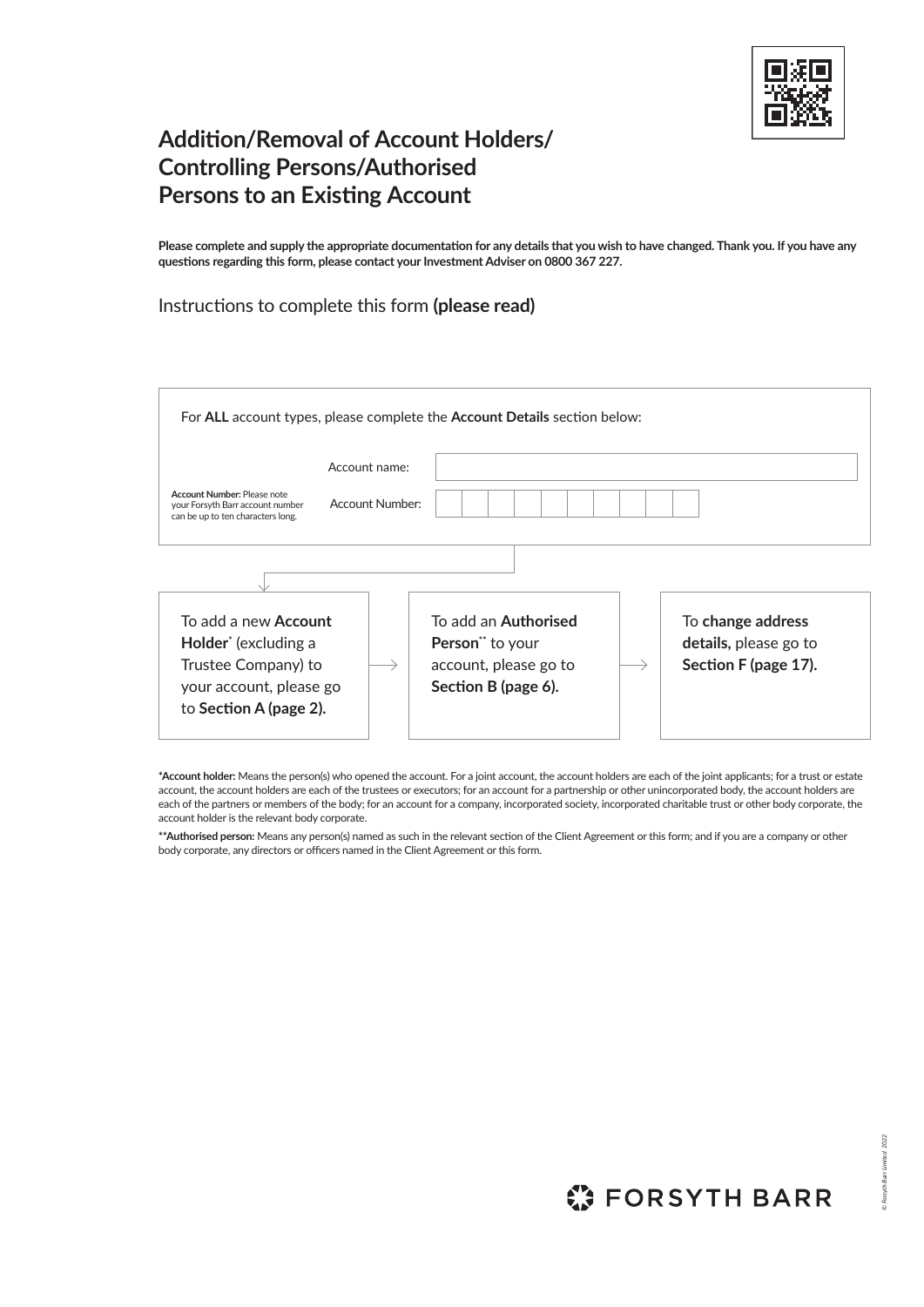| Full Name: This includes your                                                                                                                                                                                               | Mr<br>Mrs<br>Miss<br>Dr<br>Ms                                                                                                                                           | Other                    |                             |          |  |  |  |  |
|-----------------------------------------------------------------------------------------------------------------------------------------------------------------------------------------------------------------------------|-------------------------------------------------------------------------------------------------------------------------------------------------------------------------|--------------------------|-----------------------------|----------|--|--|--|--|
| First Name, Middle Name(s),<br>Last Name - please do not<br>use initials or abbreviations.                                                                                                                                  | <b>Full Name:</b>                                                                                                                                                       |                          |                             |          |  |  |  |  |
| Country of Birth: If an Account                                                                                                                                                                                             | Relationship to Client:                                                                                                                                                 |                          |                             |          |  |  |  |  |
| Holder was born in the US but is<br>not a US Citizen, they will need to<br>provide ONE of the following:<br>• A copy of Certificate of Loss<br>of Nationality of the United                                                 | Date of Birth:<br>Country of Birth:<br>DAY<br><b>MONTH</b><br><b>YEAR</b>                                                                                               |                          |                             |          |  |  |  |  |
| <b>States</b><br>• A reasonable explanation for                                                                                                                                                                             | Country(s) of Citizenship/Nationality:                                                                                                                                  |                          |                             |          |  |  |  |  |
| not holding a Certificate of<br>Loss of Nationality<br>• A reasonable explanation for                                                                                                                                       | Is the Account Holder a Controlling Person?<br>Yes<br>No                                                                                                                |                          |                             |          |  |  |  |  |
| not obtaining US Citizenship<br>at birth<br>AND provide ONE of the                                                                                                                                                          | Occupation:                                                                                                                                                             |                          |                             |          |  |  |  |  |
| following:<br>• An original certified copy                                                                                                                                                                                  | <b>Residential Address:</b>                                                                                                                                             |                          |                             |          |  |  |  |  |
| of a Passport or Travel<br>Document issued by a Non<br>US Government, the United                                                                                                                                            | Street No./Name:                                                                                                                                                        |                          |                             |          |  |  |  |  |
| Nations or an agency of the<br><b>United Nations</b><br>A copy of a Citizenship<br>Certificate issued by a Non                                                                                                              | Suburb/RD No.:                                                                                                                                                          |                          |                             |          |  |  |  |  |
| US Government.                                                                                                                                                                                                              | Town/City:                                                                                                                                                              |                          | Postcode:                   |          |  |  |  |  |
| Controlling Person: Includes all of<br>the following;<br>• For All Trusts: Settlor(s)<br>Trustee(s), Beneficial Owner(s),                                                                                                   | Country:<br>New Zealand<br>Other (please state):                                                                                                                        |                          |                             |          |  |  |  |  |
| Defined Beneficiaries(s),<br>Director(s) and Management<br>of Trustee Company, Protector                                                                                                                                    | Same as Residential Address<br><b>Mailing Address:</b>                                                                                                                  |                          |                             |          |  |  |  |  |
| For Discretionary Trusts: Any<br>Discretionary Beneficiary for<br>which Forsyth Barr already                                                                                                                                | Street No./Name/PO Box:                                                                                                                                                 |                          |                             |          |  |  |  |  |
| maintains details of OR Any<br>Discretionary Beneficiary who<br>has received a distribution<br>from the Trust.                                                                                                              | Suburb/RD No.:                                                                                                                                                          | Mail Centre:             |                             |          |  |  |  |  |
| For a Company: Director(s),<br>Management Shareholders<br>with more than a 25%                                                                                                                                              | Town/City:                                                                                                                                                              |                          | Postcode:                   |          |  |  |  |  |
| ownership stake<br>For a Partnership: Partner(s)<br>For an Incorporated                                                                                                                                                     | New Zealand<br>Other (please state):<br>Country:<br>Phone Work:<br>Phone Home:                                                                                          |                          |                             |          |  |  |  |  |
| <b>Association or Registered</b><br>Co-op: Chair, Treasurer and/<br>or Secretary                                                                                                                                            |                                                                                                                                                                         |                          |                             |          |  |  |  |  |
| Any Power of Attorney where<br>Forsyth Barr has been notified<br>of the arrangement.                                                                                                                                        | Phone Mobile:<br>Fax:                                                                                                                                                   |                          |                             |          |  |  |  |  |
| Email Address: By providing your<br>email addresses at any place in                                                                                                                                                         | Email:                                                                                                                                                                  |                          |                             |          |  |  |  |  |
| this form you are consenting to<br>receiving information required<br>to be provided to you under                                                                                                                            | <b>Tax Details</b>                                                                                                                                                      |                          |                             |          |  |  |  |  |
| the relevant legislation by email<br>(where permitted) and receiving<br>information about Forsyth Barr's<br>products and services by email.                                                                                 | I certify that I am a tax resident in the following country/countries (please select the country and supply the Tax<br>Identification Number (TIN) for all that apply): |                          |                             |          |  |  |  |  |
|                                                                                                                                                                                                                             | New Zealand:                                                                                                                                                            | (IRD Number)             |                             |          |  |  |  |  |
|                                                                                                                                                                                                                             | Australia:                                                                                                                                                              | (Tax File Number)        |                             |          |  |  |  |  |
| Tax Identification Number (TIN):<br>Please supply the country/<br>countries and TINs of any other<br>countries where you are a tax                                                                                          | <b>United States:</b>                                                                                                                                                   | (Social Security Number) |                             |          |  |  |  |  |
| resident.<br>IRD Number: For New Zealand<br>residents, if a valid IRD Number                                                                                                                                                | United Kingdom:                                                                                                                                                         |                          | (National Insurance Number) |          |  |  |  |  |
| is not provided, the default<br>withholding tax rate of 45% will<br>be applied.                                                                                                                                             | Other Country (please state):                                                                                                                                           |                          |                             |          |  |  |  |  |
|                                                                                                                                                                                                                             | Is the Account Holder a United States Person? This section must be ticked                                                                                               |                          |                             |          |  |  |  |  |
| United States Person: A United<br>States Person can include US<br>citizens, US tax residents and<br>persons born in the US. If you are                                                                                      | Yes (please complete IRS Form W-9, available on request or online at www.irs.gov/pub/irs-pdf/fw9.pdf)                                                                   |                          |                             |          |  |  |  |  |
| unsure, you should contact your<br>tax adviser.<br>Potential reasons for<br>not supplying a TIN include:<br>• Country doesn't issue TIN<br>· Country doesn't require<br>TIN collection<br>• Applied for TIN and will supply | No<br>If no Tax Identification Number (TIN) is supplied, please state the reason why:                                                                                   |                          |                             |          |  |  |  |  |
| soon<br>• Cannot obtain TIN<br>(explanation required)                                                                                                                                                                       |                                                                                                                                                                         |                          |                             |          |  |  |  |  |
|                                                                                                                                                                                                                             | Status:<br>Director<br>Power of<br>Account<br>Trustee<br>Holder<br>Attorney                                                                                             |                          | Partner                     | Executor |  |  |  |  |
| Page 2                                                                                                                                                                                                                      | Addition/Removal of Account Holder/Authorised Persons to an Existing Account                                                                                            |                          |                             |          |  |  |  |  |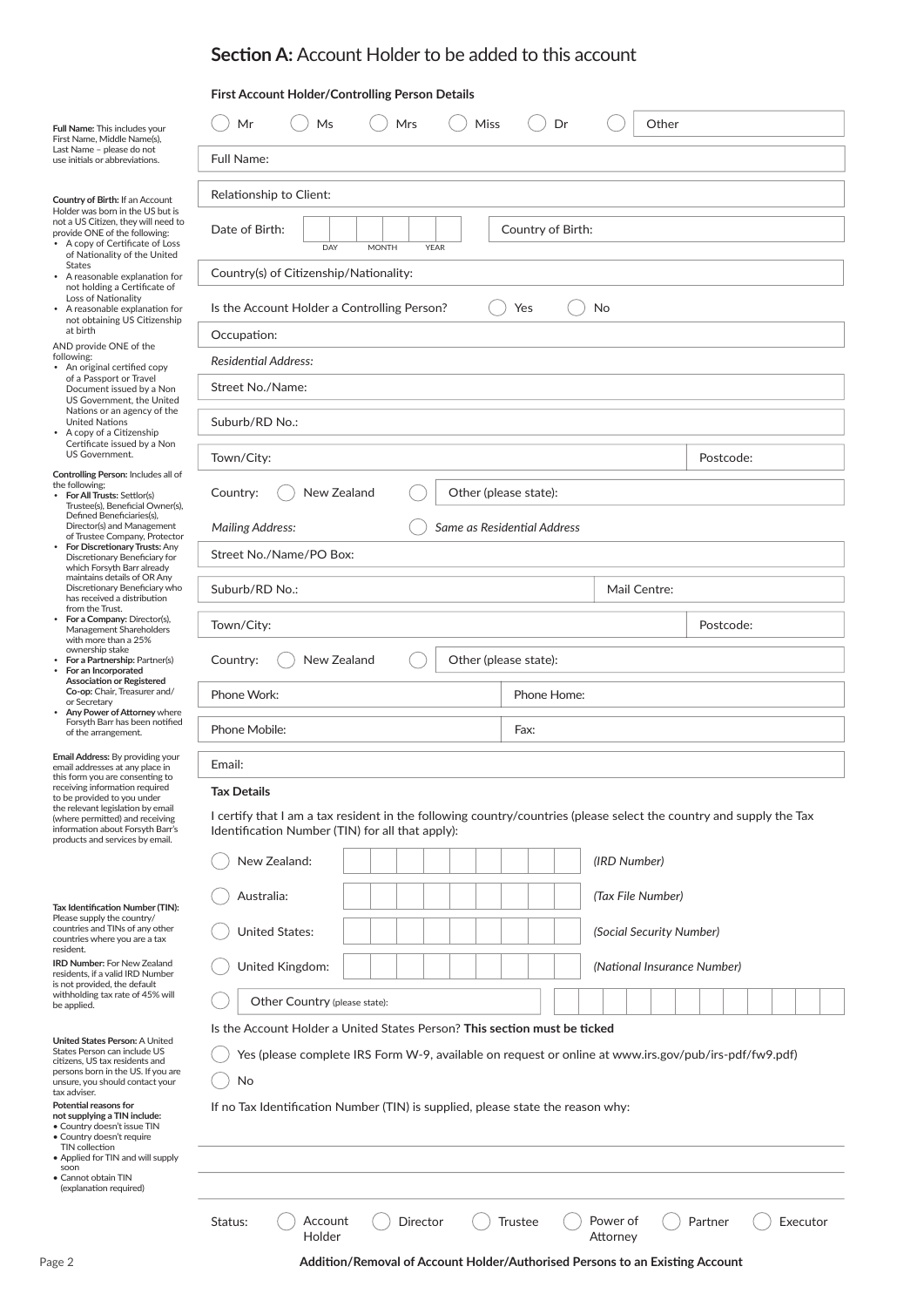|                                                                                                                                                                                                                                                    | Second Account Holder/Controlling Person Details |                                                                                 |                                                                                                                     |                     |  |  |  |
|----------------------------------------------------------------------------------------------------------------------------------------------------------------------------------------------------------------------------------------------------|--------------------------------------------------|---------------------------------------------------------------------------------|---------------------------------------------------------------------------------------------------------------------|---------------------|--|--|--|
| <b>Full Name: This includes your</b><br>First Name, Middle Name(s),                                                                                                                                                                                | Mr<br>Ms                                         | Miss<br>Mrs                                                                     | Dr<br>Other                                                                                                         |                     |  |  |  |
| Last Name - please do not<br>use initials or abbreviations.                                                                                                                                                                                        | <b>Full Name:</b>                                |                                                                                 |                                                                                                                     |                     |  |  |  |
| Country of Birth: If an Account                                                                                                                                                                                                                    | Relationship to Client:                          |                                                                                 |                                                                                                                     |                     |  |  |  |
| Holder was born in the US but is<br>not a US Citizen, they will need to<br>provide ONE of the following:<br>• A copy of Certificate of Loss<br>of Nationality of the United                                                                        | Date of Birth:<br>DAY                            | <b>MONTH</b><br><b>YEAR</b>                                                     | Country of Birth:                                                                                                   |                     |  |  |  |
| <b>States</b><br>• A reasonable explanation for                                                                                                                                                                                                    | Country(s) of Citizenship/Nationality:           |                                                                                 |                                                                                                                     |                     |  |  |  |
| not holding a Certificate of<br>Loss of Nationality<br>• A reasonable explanation for                                                                                                                                                              | Is the Account Holder a Controlling Person?      |                                                                                 | Yes<br>No                                                                                                           |                     |  |  |  |
| not obtaining US Citizenship<br>at birth                                                                                                                                                                                                           | Occupation:                                      |                                                                                 |                                                                                                                     |                     |  |  |  |
| AND provide ONE of the<br>following:                                                                                                                                                                                                               | <b>Residential Address:</b>                      |                                                                                 |                                                                                                                     |                     |  |  |  |
| • An original certified copy<br>of a Passport or Travel<br>Document issued by a Non<br>US Government, the United                                                                                                                                   | Street No./Name:                                 |                                                                                 |                                                                                                                     |                     |  |  |  |
| Nations or an agency of the<br><b>United Nations</b><br>• A copy of a Citizenship                                                                                                                                                                  | Suburb/RD No.:                                   |                                                                                 |                                                                                                                     |                     |  |  |  |
| Certificate issued by a Non<br>US Government.                                                                                                                                                                                                      | Town/City:                                       |                                                                                 |                                                                                                                     | Postcode:           |  |  |  |
| Controlling Person: Includes all of<br>the following:<br>For All Trusts: Settlor(s)<br>$\bullet$                                                                                                                                                   | New Zealand<br>Country:                          |                                                                                 | Other (please state):                                                                                               |                     |  |  |  |
| Trustee(s), Beneficial Owner(s),<br>Defined Beneficiaries(s),<br>Director(s) and Management                                                                                                                                                        | <b>Mailing Address:</b>                          |                                                                                 | Same as Residential Address                                                                                         |                     |  |  |  |
| of Trustee Company, Protector<br>For Discretionary Trusts: Any<br>Discretionary Beneficiary for                                                                                                                                                    | Street No./Name/PO Box:                          |                                                                                 |                                                                                                                     |                     |  |  |  |
| which Forsyth Barr already<br>maintains details of OR Any<br>Discretionary Beneficiary who<br>has received a distribution                                                                                                                          | Suburb/RD No.:                                   | Mail Centre:                                                                    |                                                                                                                     |                     |  |  |  |
| from the Trust.<br>For a Company: Director(s),<br>Management Shareholders                                                                                                                                                                          | Town/City:<br>Postcode:                          |                                                                                 |                                                                                                                     |                     |  |  |  |
| with more than a 25%<br>ownership stake<br>For a Partnership: Partner(s)<br>For an Incorporated<br>$\bullet$                                                                                                                                       | New Zealand<br>Other (please state):<br>Country: |                                                                                 |                                                                                                                     |                     |  |  |  |
| <b>Association or Registered</b><br>Co-op: Chair, Treasurer and/<br>or Secretary                                                                                                                                                                   | Phone Work:<br>Phone Home:                       |                                                                                 |                                                                                                                     |                     |  |  |  |
| Any Power of Attorney where<br>Forsyth Barr has been notified<br>of the arrangement.                                                                                                                                                               | Phone Mobile:<br>Fax:                            |                                                                                 |                                                                                                                     |                     |  |  |  |
| Email Address: By providing your<br>email addresses at any place in                                                                                                                                                                                | Email:                                           |                                                                                 |                                                                                                                     |                     |  |  |  |
| this form you are consenting to<br>receiving information required<br>to be provided to you under                                                                                                                                                   | <b>Tax Details</b>                               |                                                                                 |                                                                                                                     |                     |  |  |  |
| the relevant legislation by email<br>(where permitted) and receiving<br>information about Forsyth Barr's<br>products and services by email.                                                                                                        | Identification Number (TIN) for all that apply): |                                                                                 | I certify that I am a tax resident in the following country/countries (please select the country and supply the Tax |                     |  |  |  |
|                                                                                                                                                                                                                                                    | New Zealand:                                     |                                                                                 | (IRD Number)                                                                                                        |                     |  |  |  |
|                                                                                                                                                                                                                                                    | Australia:                                       |                                                                                 | (Tax File Number)                                                                                                   |                     |  |  |  |
| Tax Identification Number (TIN):<br>Please supply the country/<br>countries and TINs of any other<br>countries where you are a tax                                                                                                                 | <b>United States:</b>                            |                                                                                 | (Social Security Number)                                                                                            |                     |  |  |  |
| resident.<br><b>IRD Number: For New Zealand</b><br>residents, if a valid IRD Number                                                                                                                                                                | United Kingdom:                                  |                                                                                 | (National Insurance Number)                                                                                         |                     |  |  |  |
| is not provided, the default<br>withholding tax rate of 45% will<br>be applied.                                                                                                                                                                    | Other Country (please state):                    |                                                                                 |                                                                                                                     |                     |  |  |  |
|                                                                                                                                                                                                                                                    |                                                  | Is the Account Holder a United States Person? This section must be ticked       |                                                                                                                     |                     |  |  |  |
| United States Person: A United<br>States Person can include US<br>citizens, US tax residents and<br>persons born in the US. If you are<br>unsure, you should contact your<br>tax adviser.<br>Potential reasons for<br>not supplying a TIN include: | No                                               | If no Tax Identification Number (TIN) is supplied, please state the reason why: | Yes (please complete IRS Form W-9, available on request or online at www.irs.gov/pub/irs-pdf/fw9.pdf)               |                     |  |  |  |
| • Country doesn't issue TIN<br>• Country doesn't require<br>TIN collection<br>• Applied for TIN and will supply                                                                                                                                    |                                                  |                                                                                 |                                                                                                                     |                     |  |  |  |
| soon<br>• Cannot obtain TIN<br>(explanation required)                                                                                                                                                                                              |                                                  |                                                                                 |                                                                                                                     |                     |  |  |  |
|                                                                                                                                                                                                                                                    |                                                  |                                                                                 |                                                                                                                     |                     |  |  |  |
|                                                                                                                                                                                                                                                    | Status:<br>Account<br>Holder                     | Director                                                                        | Power of<br>Trustee<br>Attorney                                                                                     | Partner<br>Executor |  |  |  |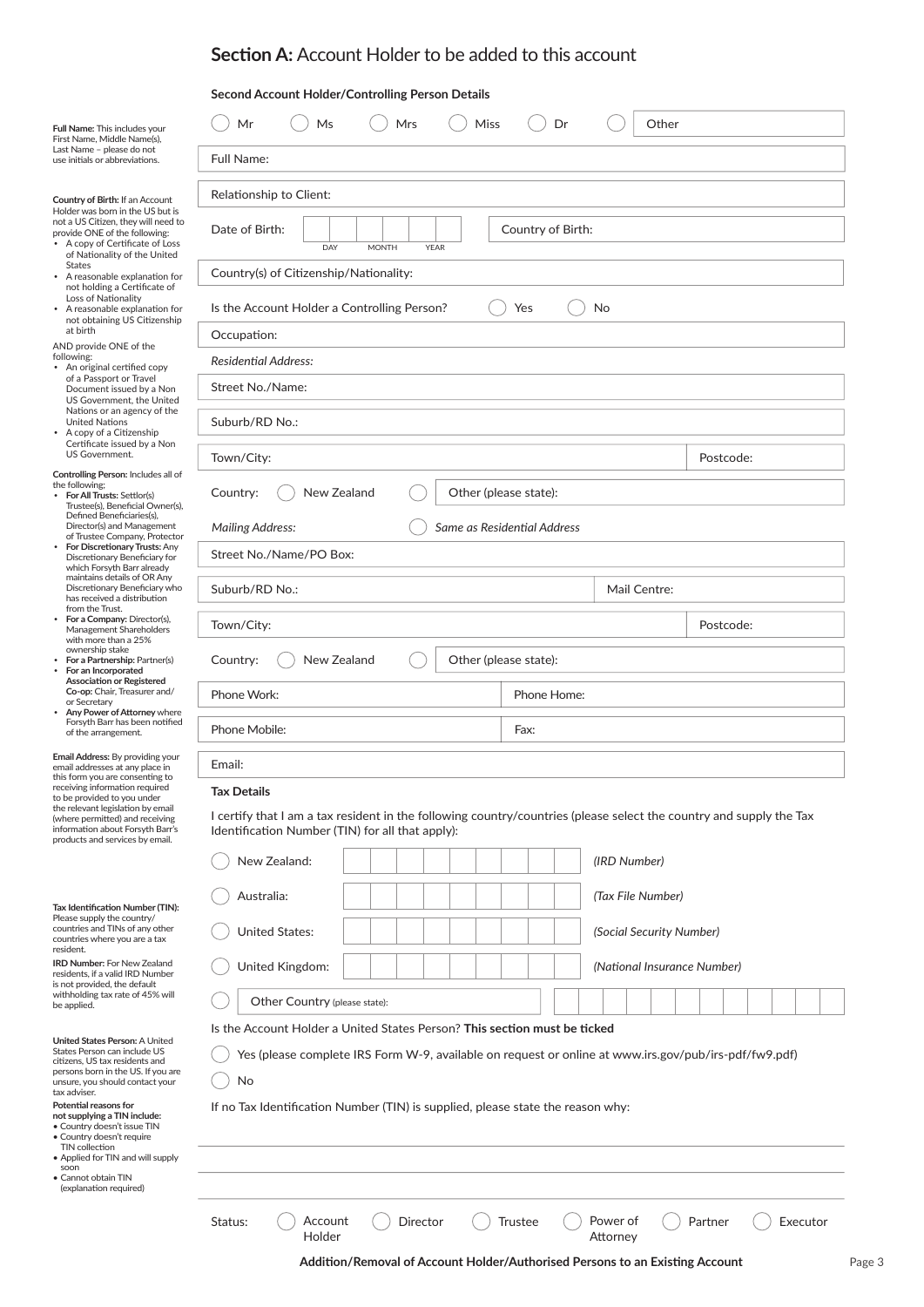## **Third Account Holder/Controlling Person Details**

| Full Name: This includes your<br>First Name, Middle Name(s),                                                                                | Ms<br>Mrs<br>Miss<br>Dr<br>Other<br>Mr                                                                                                                                  |                     |  |  |  |  |  |  |
|---------------------------------------------------------------------------------------------------------------------------------------------|-------------------------------------------------------------------------------------------------------------------------------------------------------------------------|---------------------|--|--|--|--|--|--|
| Last Name - please do not<br>use initials or abbreviations.                                                                                 | Full Name:                                                                                                                                                              |                     |  |  |  |  |  |  |
| <b>Country of Birth: If an Account</b>                                                                                                      | Relationship to Client:                                                                                                                                                 |                     |  |  |  |  |  |  |
| Holder was born in the US but is<br>not a US Citizen, they will need to<br>provide ONE of the following:<br>• A copy of Certificate of Loss | Date of Birth:<br>Country of Birth:<br>DAY<br><b>MONTH</b><br><b>YEAR</b>                                                                                               |                     |  |  |  |  |  |  |
| States<br>A reasonable explanation for                                                                                                      | of Nationality of the United<br>Country(s) of Citizenship/Nationality:                                                                                                  |                     |  |  |  |  |  |  |
| not holding a Certificate of<br>Loss of Nationality<br>• A reasonable explanation for                                                       | Is the Account Holder a Controlling Person?<br>Yes<br>No                                                                                                                |                     |  |  |  |  |  |  |
| not obtaining US Citizenship<br>at birth<br>Occupation:                                                                                     |                                                                                                                                                                         |                     |  |  |  |  |  |  |
| AND provide ONE of the<br>following:<br><b>Residential Address:</b><br>• An original certified copy                                         |                                                                                                                                                                         |                     |  |  |  |  |  |  |
| of a Passport or Travel<br>Document issued by a Non<br>US Government, the United                                                            | Street No./Name:                                                                                                                                                        |                     |  |  |  |  |  |  |
| Nations or an agency of the<br><b>United Nations</b><br>• A copy of a Citizenship                                                           | Suburb/RD No.:                                                                                                                                                          |                     |  |  |  |  |  |  |
| Certificate issued by a Non<br>US Government.                                                                                               | Town/City:                                                                                                                                                              | Postcode:           |  |  |  |  |  |  |
| Controlling Person: Includes all of<br>the following:<br>For All Trusts: Settlor(s)<br>Trustee(s), Beneficial Owner(s),                     | New Zealand<br>Other (please state):<br>Country:                                                                                                                        |                     |  |  |  |  |  |  |
| Defined Beneficiaries(s),<br>Director(s) and Management<br>of Trustee Company, Protector                                                    | <b>Mailing Address:</b><br>Same as Residential Address                                                                                                                  |                     |  |  |  |  |  |  |
| For Discretionary Trusts: Any<br>Discretionary Beneficiary for<br>which Forsyth Barr already                                                | Street No./Name/PO Box:                                                                                                                                                 |                     |  |  |  |  |  |  |
| maintains details of OR Any<br>Discretionary Beneficiary who<br>has received a distribution                                                 | Suburb/RD No.:<br>Mail Centre:                                                                                                                                          |                     |  |  |  |  |  |  |
| from the Trust.<br>For a Company: Director(s),<br>Management Shareholders                                                                   | Town/City:                                                                                                                                                              | Postcode:           |  |  |  |  |  |  |
| with more than a 25%<br>ownership stake<br>For a Partnership: Partner(s)<br>For an Incorporated                                             | New Zealand<br>Other (please state):<br>Country:<br>Phone Work:<br>Phone Home:<br>Phone Mobile:<br>Fax:                                                                 |                     |  |  |  |  |  |  |
| <b>Association or Registered</b><br>Co-op: Chair, Treasurer and/<br>or Secretary                                                            |                                                                                                                                                                         |                     |  |  |  |  |  |  |
| Any Power of Attorney where<br>Forsyth Barr has been notified<br>of the arrangement.                                                        |                                                                                                                                                                         |                     |  |  |  |  |  |  |
| <b>Email Address:</b> By providing your<br>email addresses at any place in                                                                  | Email:                                                                                                                                                                  |                     |  |  |  |  |  |  |
| this form you are consenting to<br>receiving information required<br>to be provided to you under                                            | <b>Tax Details</b>                                                                                                                                                      |                     |  |  |  |  |  |  |
| the relevant legislation by email<br>(where permitted) and receiving<br>information about Forsyth Barr's<br>products and services by email. | I certify that I am a tax resident in the following country/countries (please select the country and supply the Tax<br>Identification Number (TIN) for all that apply): |                     |  |  |  |  |  |  |
|                                                                                                                                             | New Zealand:<br>(IRD Number)                                                                                                                                            |                     |  |  |  |  |  |  |
|                                                                                                                                             | Australia:<br>(Tax File Number)                                                                                                                                         |                     |  |  |  |  |  |  |
| Tax Identification Number (TIN):<br>Please supply the country/<br>countries and TINs of any other                                           | <b>United States:</b><br>(Social Security Number)                                                                                                                       |                     |  |  |  |  |  |  |
| countries where you are a tax<br>resident.<br><b>IRD Number: For New Zealand</b>                                                            | United Kingdom:<br>(National Insurance Number)                                                                                                                          |                     |  |  |  |  |  |  |
| residents, if a valid IRD Number<br>is not provided, the default<br>withholding tax rate of 45% will                                        | Other Country (please state):                                                                                                                                           |                     |  |  |  |  |  |  |
| be applied.<br>Is the Account Holder a United States Person? This section must be ticked                                                    |                                                                                                                                                                         |                     |  |  |  |  |  |  |
| United States Person: A United<br>States Person can include US<br>citizens, US tax residents and<br>persons born in the US. If you are      | Yes (please complete IRS Form W-9, available on request or online at www.irs.gov/pub/irs-pdf/fw9.pdf)                                                                   |                     |  |  |  |  |  |  |
| unsure, you should contact your<br>tax adviser.<br>Potential reasons for                                                                    | No                                                                                                                                                                      |                     |  |  |  |  |  |  |
| not supplying a TIN include:<br>• Country doesn't issue TIN<br>· Country doesn't require                                                    | If no Tax Identification Number (TIN) is supplied, please state the reason why:                                                                                         |                     |  |  |  |  |  |  |
| TIN collection<br>• Applied for TIN and will supply<br>soon<br>• Cannot obtain TIN<br>(explanation required)                                |                                                                                                                                                                         |                     |  |  |  |  |  |  |
|                                                                                                                                             | Status:<br>Account<br>Director<br>Trustee<br>Power of<br>Holder<br>Attorney                                                                                             | Partner<br>Executor |  |  |  |  |  |  |
| Page 4                                                                                                                                      | Addition/Removal of Account Holder/Authorised Persons to an Existing Account                                                                                            |                     |  |  |  |  |  |  |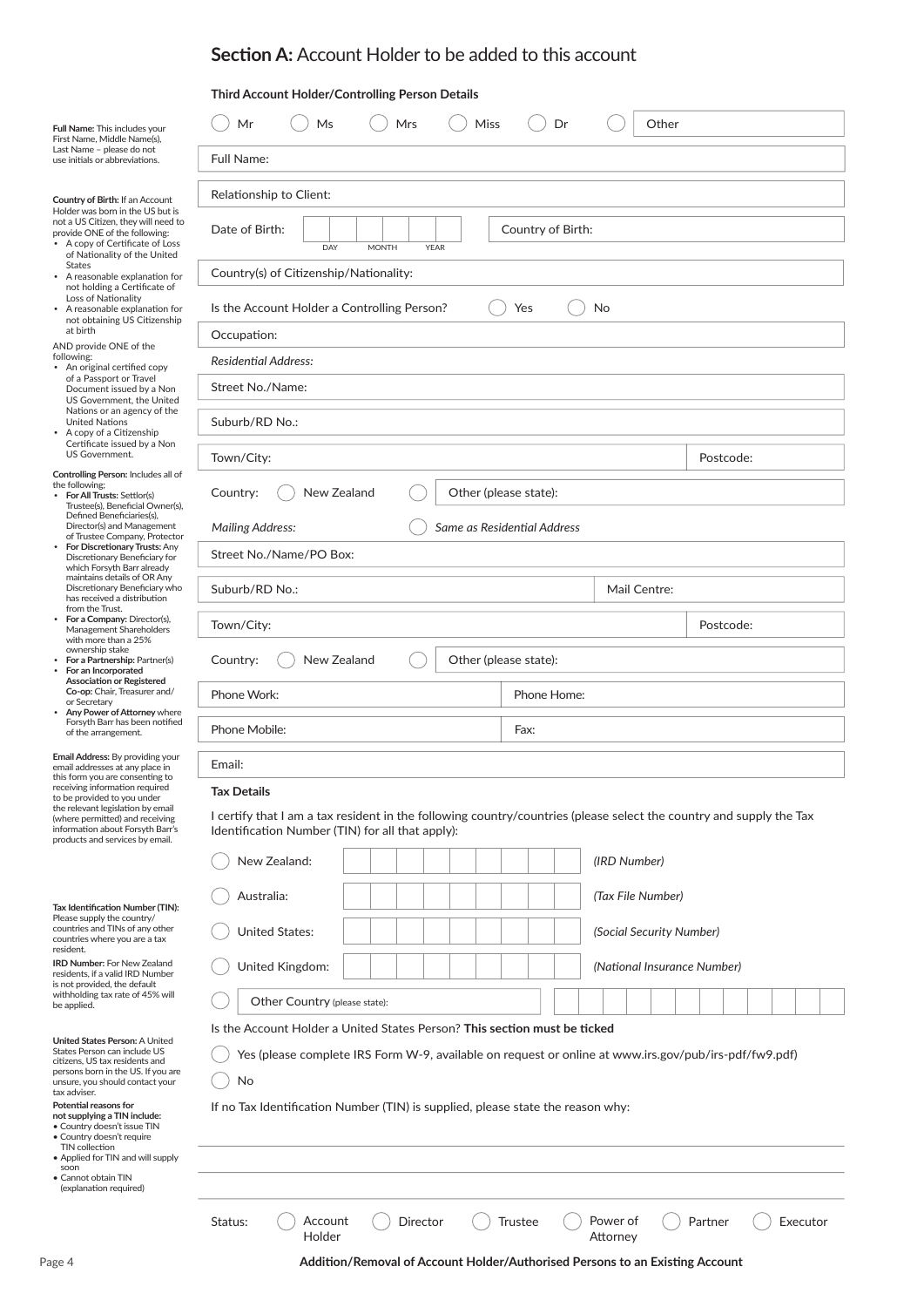| Fourth Account Holder/Controlling Person Details |
|--------------------------------------------------|
|--------------------------------------------------|

| Full Name: This includes your<br>First Name, Middle Name(s),                                                                                                                | Mrs<br>Miss<br>Other<br>Ms<br>Dr<br>Mr                                                                                                                                                       |  |  |  |  |  |  |
|-----------------------------------------------------------------------------------------------------------------------------------------------------------------------------|----------------------------------------------------------------------------------------------------------------------------------------------------------------------------------------------|--|--|--|--|--|--|
| Last Name - please do not<br>use initials or abbreviations.                                                                                                                 | Full Name:                                                                                                                                                                                   |  |  |  |  |  |  |
| Country of Birth: If an Account                                                                                                                                             | Relationship to Client:                                                                                                                                                                      |  |  |  |  |  |  |
| Holder was born in the US but is<br>not a US Citizen, they will need to<br>provide ONE of the following:<br>• A copy of Certificate of Loss<br>of Nationality of the United | Date of Birth:<br>Country of Birth:<br>DAY<br><b>MONTH</b><br><b>YEAR</b>                                                                                                                    |  |  |  |  |  |  |
| States<br>• A reasonable explanation for<br>not holding a Certificate of                                                                                                    | Country(s) of Citizenship/Nationality:                                                                                                                                                       |  |  |  |  |  |  |
| Loss of Nationality<br>A reasonable explanation for<br>not obtaining US Citizenship                                                                                         | Is the Account Holder a Controlling Person?<br>Yes<br>No                                                                                                                                     |  |  |  |  |  |  |
| at birth<br>Occupation:<br>AND provide ONE of the<br>following:                                                                                                             |                                                                                                                                                                                              |  |  |  |  |  |  |
| • An original certified copy<br>of a Passport or Travel                                                                                                                     | <b>Residential Address:</b>                                                                                                                                                                  |  |  |  |  |  |  |
| Document issued by a Non<br>US Government, the United<br>Nations or an agency of the                                                                                        | Street No./Name:                                                                                                                                                                             |  |  |  |  |  |  |
| United Nations<br>• A copy of a Citizenship<br>Certificate issued by a Non                                                                                                  | Suburb/RD No.:                                                                                                                                                                               |  |  |  |  |  |  |
| US Government.<br>Controlling Person: Includes all of                                                                                                                       | Town/City:<br>Postcode:                                                                                                                                                                      |  |  |  |  |  |  |
| the following;<br>For All Trusts: Settlor(s)<br>Trustee(s), Beneficial Owner(s),                                                                                            | New Zealand<br>Other (please state):<br>Country:                                                                                                                                             |  |  |  |  |  |  |
| Defined Beneficiaries(s),<br>Director(s) and Management<br>of Trustee Company, Protector                                                                                    | Same as Residential Address<br><b>Mailing Address:</b>                                                                                                                                       |  |  |  |  |  |  |
| For Discretionary Trusts: Any<br>Discretionary Beneficiary for<br>which Forsyth Barr already                                                                                | Street No./Name/PO Box:                                                                                                                                                                      |  |  |  |  |  |  |
| maintains details of OR Any<br>Discretionary Beneficiary who<br>has received a distribution<br>from the Trust.                                                              | Suburb/RD No.:<br>Mail Centre:                                                                                                                                                               |  |  |  |  |  |  |
| For a Company: Director(s),<br>Management Shareholders                                                                                                                      | Town/City:<br>Postcode:                                                                                                                                                                      |  |  |  |  |  |  |
| with more than a 25%<br>ownership stake<br>For a Partnership: Partner(s)<br>For an Incorporated                                                                             | New Zealand<br>Other (please state):<br>Country:                                                                                                                                             |  |  |  |  |  |  |
| <b>Association or Registered</b><br>Co-op: Chair, Treasurer and/<br>or Secretary                                                                                            | Phone Work:<br>Phone Home:                                                                                                                                                                   |  |  |  |  |  |  |
| Any Power of Attorney where<br>Forsyth Barr has been notified<br>of the arrangement.                                                                                        | Phone Mobile:<br>Fax:                                                                                                                                                                        |  |  |  |  |  |  |
| Email Address: By providing your<br>email addresses at any place in                                                                                                         | Email:                                                                                                                                                                                       |  |  |  |  |  |  |
| this form you are consenting to<br>receiving information required<br>to be provided to you under                                                                            | <b>Tax Details</b>                                                                                                                                                                           |  |  |  |  |  |  |
| the relevant legislation by email<br>(where permitted) and receiving<br>information about Forsyth Barr's<br>products and services by email.                                 | I certify that I am a tax resident in the following country/countries (please select the country and supply the Tax<br>Identification Number (TIN) for all that apply):                      |  |  |  |  |  |  |
|                                                                                                                                                                             | New Zealand:<br>(IRD Number)                                                                                                                                                                 |  |  |  |  |  |  |
|                                                                                                                                                                             | Australia:<br>(Tax File Number)                                                                                                                                                              |  |  |  |  |  |  |
| Tax Identification Number (TIN):<br>Please supply the country/<br>countries and TINs of any other<br>countries where you are a tax                                          | <b>United States:</b><br>(Social Security Number)                                                                                                                                            |  |  |  |  |  |  |
| resident.<br><b>IRD Number: For New Zealand</b>                                                                                                                             | United Kingdom:<br>(National Insurance Number)                                                                                                                                               |  |  |  |  |  |  |
| residents, if a valid IRD Number<br>is not provided, the default<br>withholding tax rate of 45% will                                                                        | Other Country (please state):                                                                                                                                                                |  |  |  |  |  |  |
| be applied.                                                                                                                                                                 | Is the Account Holder a United States Person? This section must be ticked                                                                                                                    |  |  |  |  |  |  |
| United States Person: A United<br>States Person can include US                                                                                                              | Yes (please complete IRS Form W-9, available on request or online at www.irs.gov/pub/irs-pdf/fw9.pdf)                                                                                        |  |  |  |  |  |  |
| citizens, US tax residents and<br>persons born in the US. If you are<br>unsure, you should contact your                                                                     | No                                                                                                                                                                                           |  |  |  |  |  |  |
| tax adviser.<br>Potential reasons for<br>not supplying a TIN include:<br>• Country doesn't issue TIN<br>· Country doesn't require                                           | If no Tax Identification Number (TIN) is supplied, please state the reason why:                                                                                                              |  |  |  |  |  |  |
| TIN collection<br>• Applied for TIN and will supply<br>soon<br>• Cannot obtain TIN                                                                                          |                                                                                                                                                                                              |  |  |  |  |  |  |
| (explanation required)                                                                                                                                                      |                                                                                                                                                                                              |  |  |  |  |  |  |
|                                                                                                                                                                             | Status:<br>Account<br>Director<br>Trustee<br>Power of<br>Partner<br>Executor<br>Holder<br>Attorney<br>Addition/Removal of Account Holder/Authorised Persons to an Existing Account<br>Page 5 |  |  |  |  |  |  |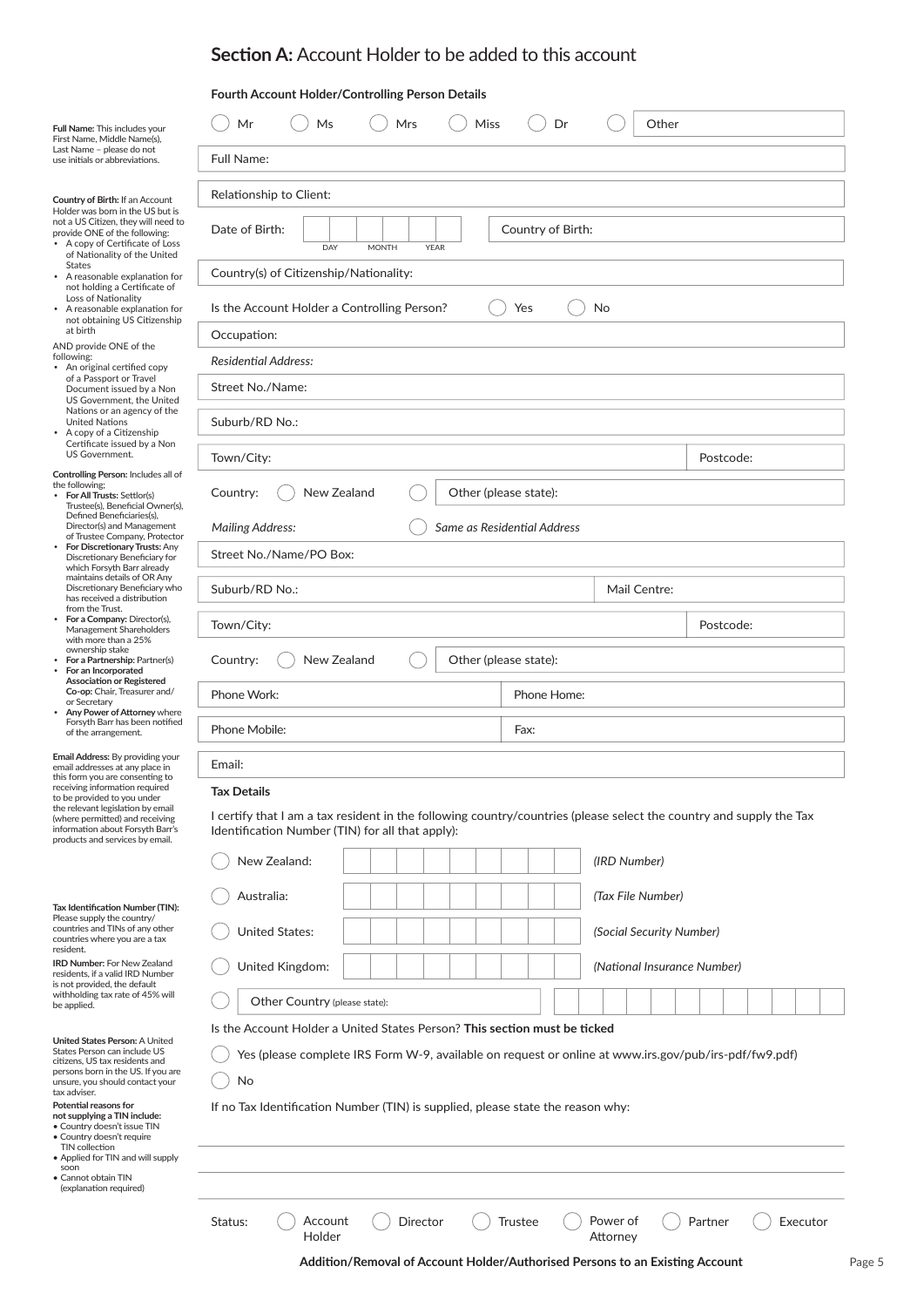# **Section B:** Authorised Persons to be added to this account

This section only needs to be completed if you wish to nominate someone to instruct on your account in addition to the Client(s) recorded in Section A, and anyone previously listed on the account as authorised to provide instructions.

Unless the person being added holds a current Power of Attorney over the Account Holder(s), their instructions will be limited to investment instructions only. As such, any change to account or settlement details will need to be instructed by the Account Holder/Controlling Person.

#### **First Authorised Person Details**

**Full Name:** This includes your First Name, Middle Name(s), Last Name – please do not use initials or abbreviations.

| Mr<br>Ms<br><b>Mrs</b>                                                                                                                                                  | Miss | Dr                          | Other                       |           |
|-------------------------------------------------------------------------------------------------------------------------------------------------------------------------|------|-----------------------------|-----------------------------|-----------|
| Full Name:                                                                                                                                                              |      |                             |                             |           |
| Relationship to Client:                                                                                                                                                 |      |                             |                             |           |
| Date of Birth:<br>DAY<br><b>MONTH</b><br><b>YEAR</b>                                                                                                                    |      | Country of Birth:           |                             |           |
| Country(s) of Citizenship/Nationality:                                                                                                                                  |      |                             |                             |           |
| Occupation:                                                                                                                                                             |      |                             |                             |           |
| <b>Residential Address:</b>                                                                                                                                             |      |                             |                             |           |
| Street No./Name:                                                                                                                                                        |      |                             |                             |           |
| Suburb/RD No.:                                                                                                                                                          |      |                             |                             |           |
| Town/City:                                                                                                                                                              |      |                             |                             | Postcode: |
| New Zealand<br>Country:                                                                                                                                                 |      | Other (please state):       |                             |           |
| <b>Mailing Address:</b>                                                                                                                                                 |      | Same as Residential Address |                             |           |
| Street No./Name/PO Box:                                                                                                                                                 |      |                             |                             |           |
| Suburb/RD No.:                                                                                                                                                          |      |                             | Mail Centre:                |           |
| Town/City:                                                                                                                                                              |      |                             |                             | Postcode: |
|                                                                                                                                                                         |      |                             |                             |           |
| Country:<br>New Zealand                                                                                                                                                 |      | Other (please state):       |                             |           |
| Phone Work:                                                                                                                                                             |      | Phone Home:                 |                             |           |
| Phone Mobile:<br>Fax:                                                                                                                                                   |      |                             |                             |           |
| Email:                                                                                                                                                                  |      |                             |                             |           |
| <b>Tax Details</b>                                                                                                                                                      |      |                             |                             |           |
| This only needs to be completed if you are the parent and/or guardian of a Minor, or hold a current Power of Attorney over<br>the Account Holder(s).                    |      |                             |                             |           |
| I certify that I am a tax resident in the following country/countries (please select the country and supply the Tax<br>Identification Number (TIN) for all that apply): |      |                             |                             |           |
| New Zealand:                                                                                                                                                            |      |                             | (IRD Number)                |           |
| Australia:                                                                                                                                                              |      |                             | (Tax File Number)           |           |
| <b>United States:</b>                                                                                                                                                   |      |                             | (Social Security Number)    |           |
| United Kingdom:                                                                                                                                                         |      |                             | (National Insurance Number) |           |
| Other Country (please state):                                                                                                                                           |      |                             |                             |           |

**Email Address:** By providing your email addresses at any place in this form you are consenting to receiving information required<br>to be provided to you under the relevant legislation by email (where permitted) and receiving information about Forsyth Barr's products and services by email.

#### **Tax Identification Number (TIN):** Please supply the country/ countries and TINs of any other countries where you are a tax resident.

**IRD Number:** For New Zealand residents, if a valid IRD Number is not provided, the default withholding tax rate of 45% will be applied.

citizens, US tax residents and<br>persons born in the US. If you are person's bornin are 05: if you all<br>unsure, you should contact your  $\mu$  is the US. If  $\mu$ **United States Person:** A United States Person can include US tax adviser.

ls the Authorised Person a United States Person? In the complete or online at www.irs-power. At what we can als  $I$  the  $I$  the  $I$  states  $I$  (possesses).

No

Yes (please complete IRS Form W-9, available on request or online at www.irs.gov/pub/irs-pdf/fw9.pdf) No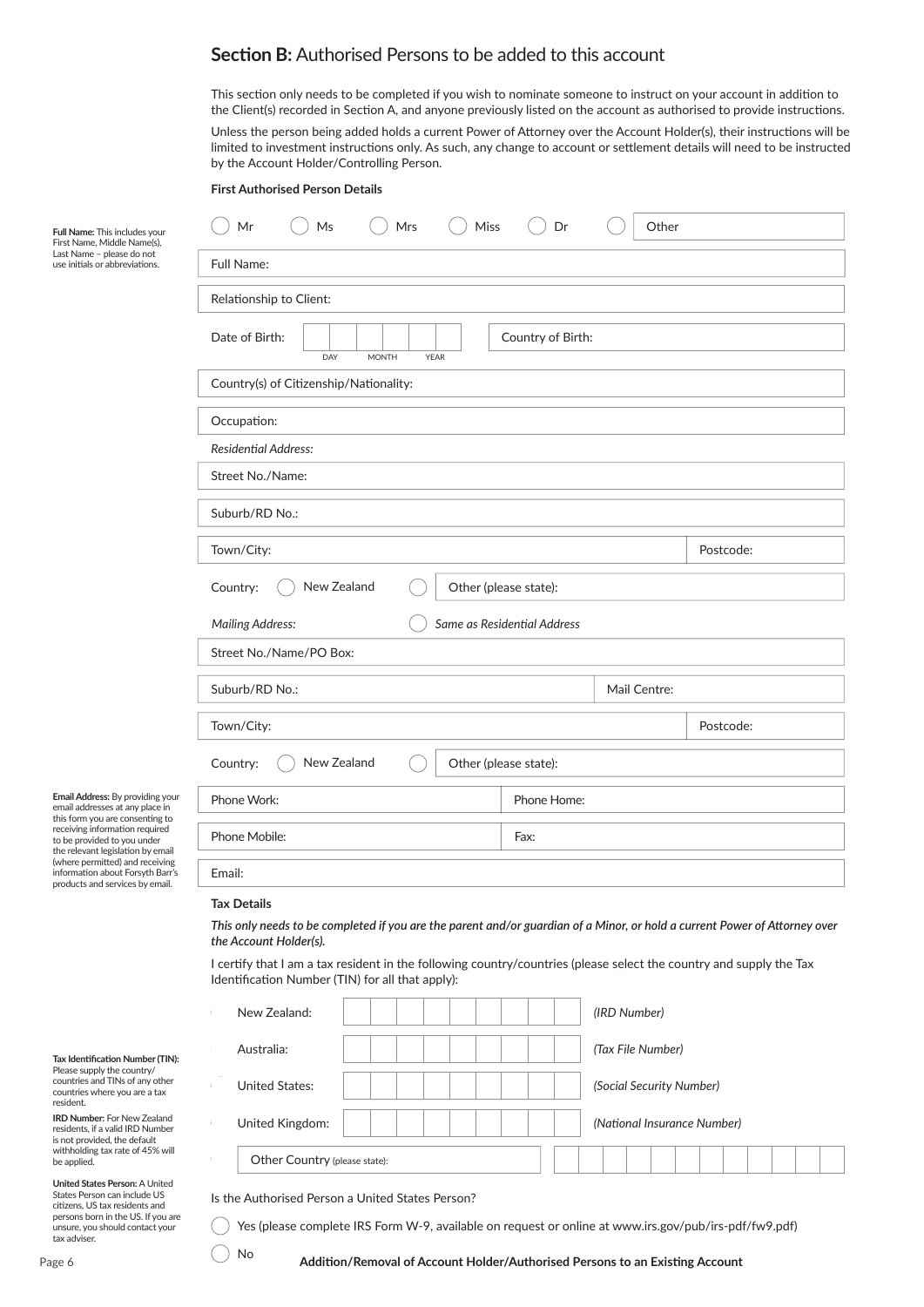# **Section B:** Authorised Persons to be added to this account

### **Second Authorised Person Details**

| Full Name: This includes your<br>First Name, Middle Name(s),                                                                                                                                                 | Miss<br>Ms<br>Mrs<br>Mr                                                   | Dr<br>Other           |           |  |  |  |
|--------------------------------------------------------------------------------------------------------------------------------------------------------------------------------------------------------------|---------------------------------------------------------------------------|-----------------------|-----------|--|--|--|
| Last Name – please do not<br>use initials or abbreviations.                                                                                                                                                  | Full Name:                                                                |                       |           |  |  |  |
|                                                                                                                                                                                                              | Relationship to Client:                                                   |                       |           |  |  |  |
|                                                                                                                                                                                                              | Date of Birth:<br>Country of Birth:<br>DAY<br><b>MONTH</b><br><b>YEAR</b> |                       |           |  |  |  |
|                                                                                                                                                                                                              | Country(s) of Citizenship/Nationality:                                    |                       |           |  |  |  |
|                                                                                                                                                                                                              | Occupation:                                                               |                       |           |  |  |  |
|                                                                                                                                                                                                              | <b>Residential Address:</b>                                               |                       |           |  |  |  |
|                                                                                                                                                                                                              | Street No./Name:                                                          |                       |           |  |  |  |
|                                                                                                                                                                                                              | Suburb/RD No.:                                                            |                       |           |  |  |  |
|                                                                                                                                                                                                              | Town/City:                                                                |                       | Postcode: |  |  |  |
|                                                                                                                                                                                                              | New Zealand<br>Country:<br>Other (please state):                          |                       |           |  |  |  |
|                                                                                                                                                                                                              | Same as Residential Address<br><b>Mailing Address:</b>                    |                       |           |  |  |  |
|                                                                                                                                                                                                              | Street No./Name/PO Box:                                                   |                       |           |  |  |  |
|                                                                                                                                                                                                              | Suburb/RD No.:                                                            | Mail Centre:          |           |  |  |  |
|                                                                                                                                                                                                              | Town/City:                                                                |                       | Postcode: |  |  |  |
| Email Address: By providing your<br>email addresses at any place in<br>this form you are consenting to<br>receiving information required<br>to be provided to you under<br>the relevant legislation by email | New Zealand<br>Country:                                                   | Other (please state): |           |  |  |  |
|                                                                                                                                                                                                              | Phone Work:                                                               | Phone Home:           |           |  |  |  |
|                                                                                                                                                                                                              | Phone Mobile:                                                             | Fax:                  |           |  |  |  |
| (where permitted) and receiving<br>information about Forsyth Barr's<br>products and services by email.                                                                                                       | Email:                                                                    |                       |           |  |  |  |
|                                                                                                                                                                                                              |                                                                           |                       |           |  |  |  |

## **Tax Details**

**Tax Details** *the Account Holder(s).This only needs to be completed if you are the parent and/or guardian of a Minor, or hold a current Power of Attorney over* 

I certify that I am a tax resident in the following country/countries (please select the country and supply the Tax Identification Number (TIN) for all that apply):

|        | New Zealand:                  |  |  | (IRD Number)                |
|--------|-------------------------------|--|--|-----------------------------|
|        | Australia:                    |  |  | (Tax File Number)           |
|        | <b>United States:</b>         |  |  | (Social Security Number)    |
|        | United Kingdom:               |  |  | (National Insurance Number) |
| $\sim$ | Other Country (please state): |  |  |                             |

Is the Authorised Person a United States Person?

Yes (please complete IRS Form W-9, available on request or online at www.irs.gov/pub/irs-pdf/fw9.pdf)

No

**Tax Identification Number (TIN):** Please supply the country/ countries and TINs of any other

countries where you are a tax resident. **IRD Number:** For New Zealand residents, if a valid IRD Number is not provided, the default withholding tax rate of 45% will be applied.

**United States Person:** A United States Person can include US citi zens, US tax residents and persons born in the US. If you are unsure, you should contact your tax adviser.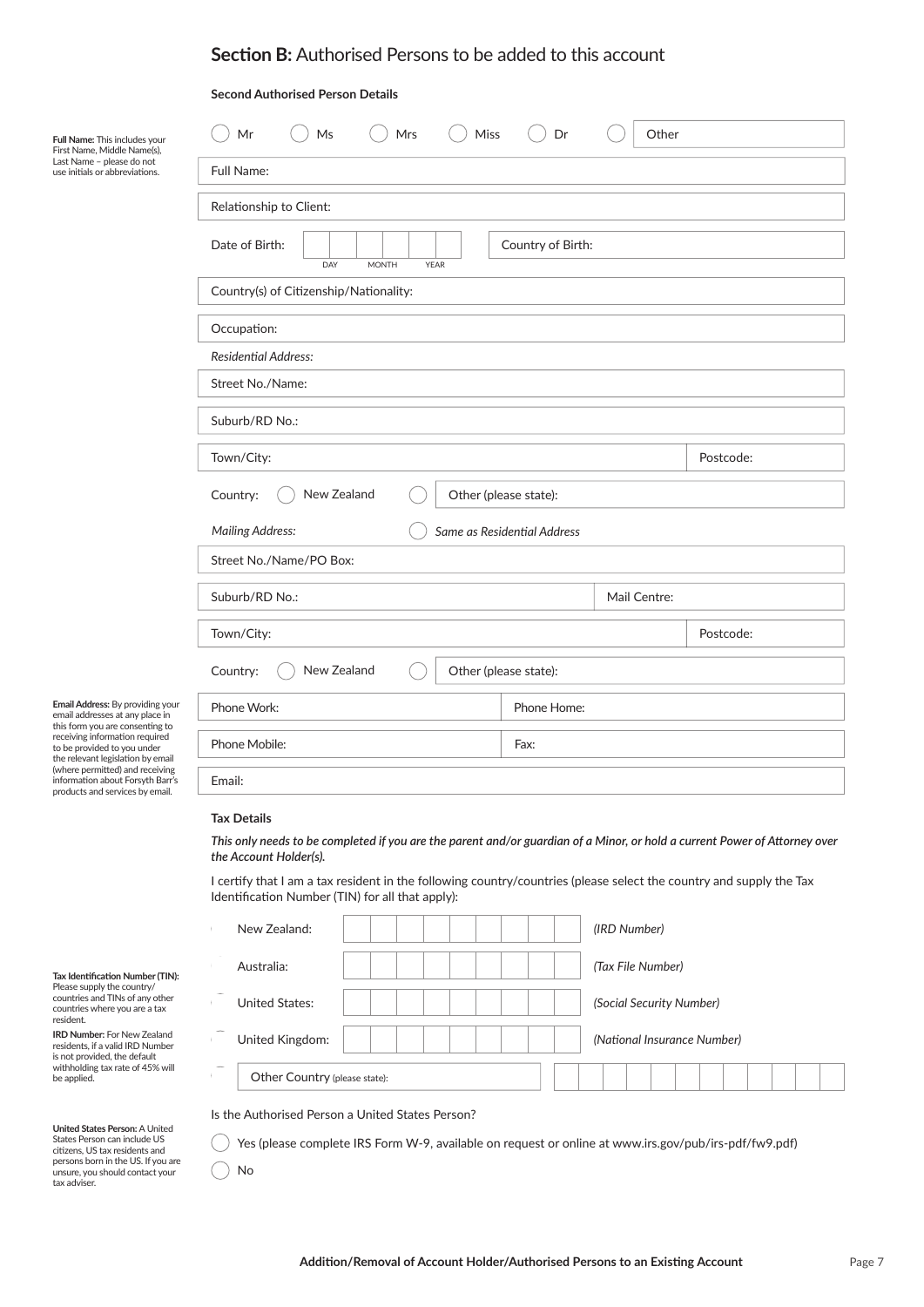# **Section C:** Trustee Company to be added to this account

## **Trustee Company Details (if applicable)**

|                                                                                                                                        | Company Name:                                                                                                                                                                                                                                                                                                                                                                                                                                                                                                                   |              |           |  |  |  |  |
|----------------------------------------------------------------------------------------------------------------------------------------|---------------------------------------------------------------------------------------------------------------------------------------------------------------------------------------------------------------------------------------------------------------------------------------------------------------------------------------------------------------------------------------------------------------------------------------------------------------------------------------------------------------------------------|--------------|-----------|--|--|--|--|
|                                                                                                                                        | Trading Name (if applicable):                                                                                                                                                                                                                                                                                                                                                                                                                                                                                                   |              |           |  |  |  |  |
|                                                                                                                                        | <b>Company Registration Number:</b>                                                                                                                                                                                                                                                                                                                                                                                                                                                                                             |              |           |  |  |  |  |
|                                                                                                                                        | Country of Incorporation or Registration:                                                                                                                                                                                                                                                                                                                                                                                                                                                                                       |              |           |  |  |  |  |
|                                                                                                                                        | Principal Business or Registered Office Address:                                                                                                                                                                                                                                                                                                                                                                                                                                                                                |              |           |  |  |  |  |
|                                                                                                                                        | Street No./Name:                                                                                                                                                                                                                                                                                                                                                                                                                                                                                                                |              |           |  |  |  |  |
| Principal Business or<br><b>Registered Office Address:</b>                                                                             | Suburb/RD No.:                                                                                                                                                                                                                                                                                                                                                                                                                                                                                                                  |              |           |  |  |  |  |
| This address should match<br>what is recorded on the<br>Companies Register.                                                            | Town/City:                                                                                                                                                                                                                                                                                                                                                                                                                                                                                                                      |              | Postcode: |  |  |  |  |
|                                                                                                                                        | Country:<br>New Zealand<br>Other (please state):                                                                                                                                                                                                                                                                                                                                                                                                                                                                                |              |           |  |  |  |  |
|                                                                                                                                        | <b>Mailing Address:</b>                                                                                                                                                                                                                                                                                                                                                                                                                                                                                                         |              |           |  |  |  |  |
|                                                                                                                                        | Street No./Name/PO Box:                                                                                                                                                                                                                                                                                                                                                                                                                                                                                                         |              |           |  |  |  |  |
|                                                                                                                                        | Suburb/RD No.:                                                                                                                                                                                                                                                                                                                                                                                                                                                                                                                  | Mail Centre: |           |  |  |  |  |
|                                                                                                                                        | Town/City:                                                                                                                                                                                                                                                                                                                                                                                                                                                                                                                      |              | Postcode: |  |  |  |  |
|                                                                                                                                        | New Zealand<br>Other (please state):<br>Country:                                                                                                                                                                                                                                                                                                                                                                                                                                                                                |              |           |  |  |  |  |
|                                                                                                                                        | Phone Work:<br>Phone Mobile:                                                                                                                                                                                                                                                                                                                                                                                                                                                                                                    |              |           |  |  |  |  |
|                                                                                                                                        | Email:                                                                                                                                                                                                                                                                                                                                                                                                                                                                                                                          |              |           |  |  |  |  |
|                                                                                                                                        | Is the Trustee Company a Financial Institution?<br>A "Financial Institution" could include trustee corporations, and lawyer and accountant nominee or trust companies.<br>However, it will exclude lawyers or accountants acting as a trustee in a personal capacity, it will also exclude trustee<br>companies which are only a trustee of a single trust.<br>If in doubt, please confirm the classification with an Authorised Representative of the Trustee Company.<br>Yes, the Trustee Company is a Financial Institution: |              |           |  |  |  |  |
|                                                                                                                                        | Please write the Financial Institution's name and GIIN below                                                                                                                                                                                                                                                                                                                                                                                                                                                                    |              |           |  |  |  |  |
|                                                                                                                                        | <b>Financial Institution's Name:</b>                                                                                                                                                                                                                                                                                                                                                                                                                                                                                            |              |           |  |  |  |  |
| <b>Global Intermediary</b><br>Identification Numbers (GIINs):                                                                          | <b>Financial Institution's GIIN:</b>                                                                                                                                                                                                                                                                                                                                                                                                                                                                                            |              |           |  |  |  |  |
| Assigned to Financial Institutions<br>and sponsoring entities for<br>purposes of identifying their<br>registration status with the IRS | Has the Trustee Company agreed to sponsor or document the Trust?                                                                                                                                                                                                                                                                                                                                                                                                                                                                | Yes          | No        |  |  |  |  |

**No, the Trustee Company is not a Financial Institution.** 

under FATCA.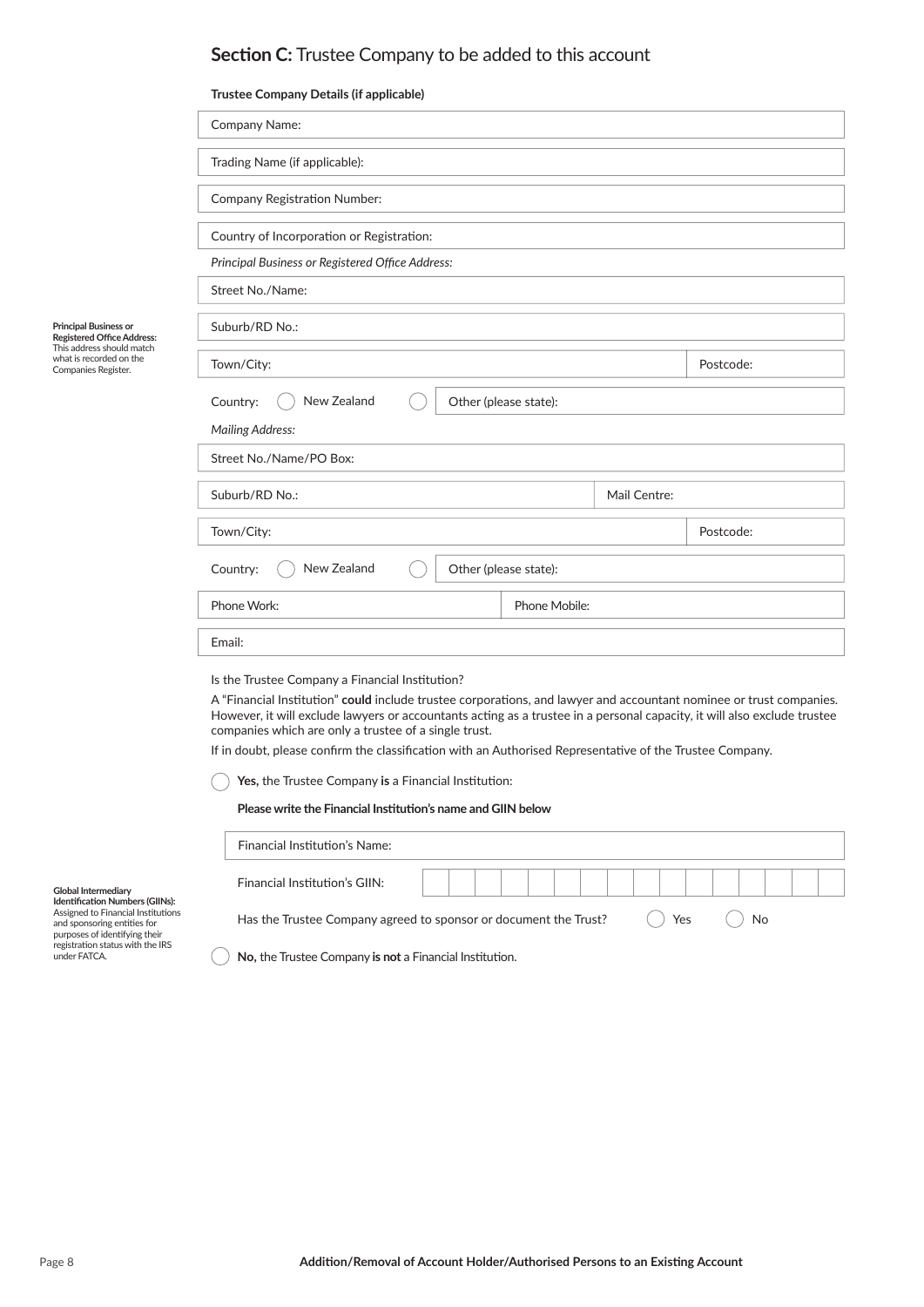| <b>Trustee Company Details (Continued)</b>           |                       |           |  |  |  |
|------------------------------------------------------|-----------------------|-----------|--|--|--|
| <b>Company Authorised Person:</b>                    |                       |           |  |  |  |
| Position:                                            |                       |           |  |  |  |
| Date of Birth:<br>DAY<br><b>MONTH</b><br><b>YEAR</b> | Country of Birth:     |           |  |  |  |
| Country(s) of Citizenship/Nationality:               |                       |           |  |  |  |
| <b>Residential Address:</b>                          |                       |           |  |  |  |
| Street No./Name:                                     |                       |           |  |  |  |
| Suburb/RD No.:                                       |                       |           |  |  |  |
| Town/City:                                           |                       | Postcode: |  |  |  |
| New Zealand<br>Country:                              | Other (please state): |           |  |  |  |
| <b>Mailing Address:</b>                              |                       |           |  |  |  |
| Street No./Name/PO Box:                              |                       |           |  |  |  |
| Suburb/RD No.:                                       | Mail Centre:          |           |  |  |  |
| Town/City:<br>Postcode:                              |                       |           |  |  |  |
| New Zealand<br>Country:<br>Other (please state):     |                       |           |  |  |  |
| Phone Work:                                          | Phone Home:           |           |  |  |  |
| Phone Mobile:                                        | Fax:                  |           |  |  |  |
| Email:                                               |                       |           |  |  |  |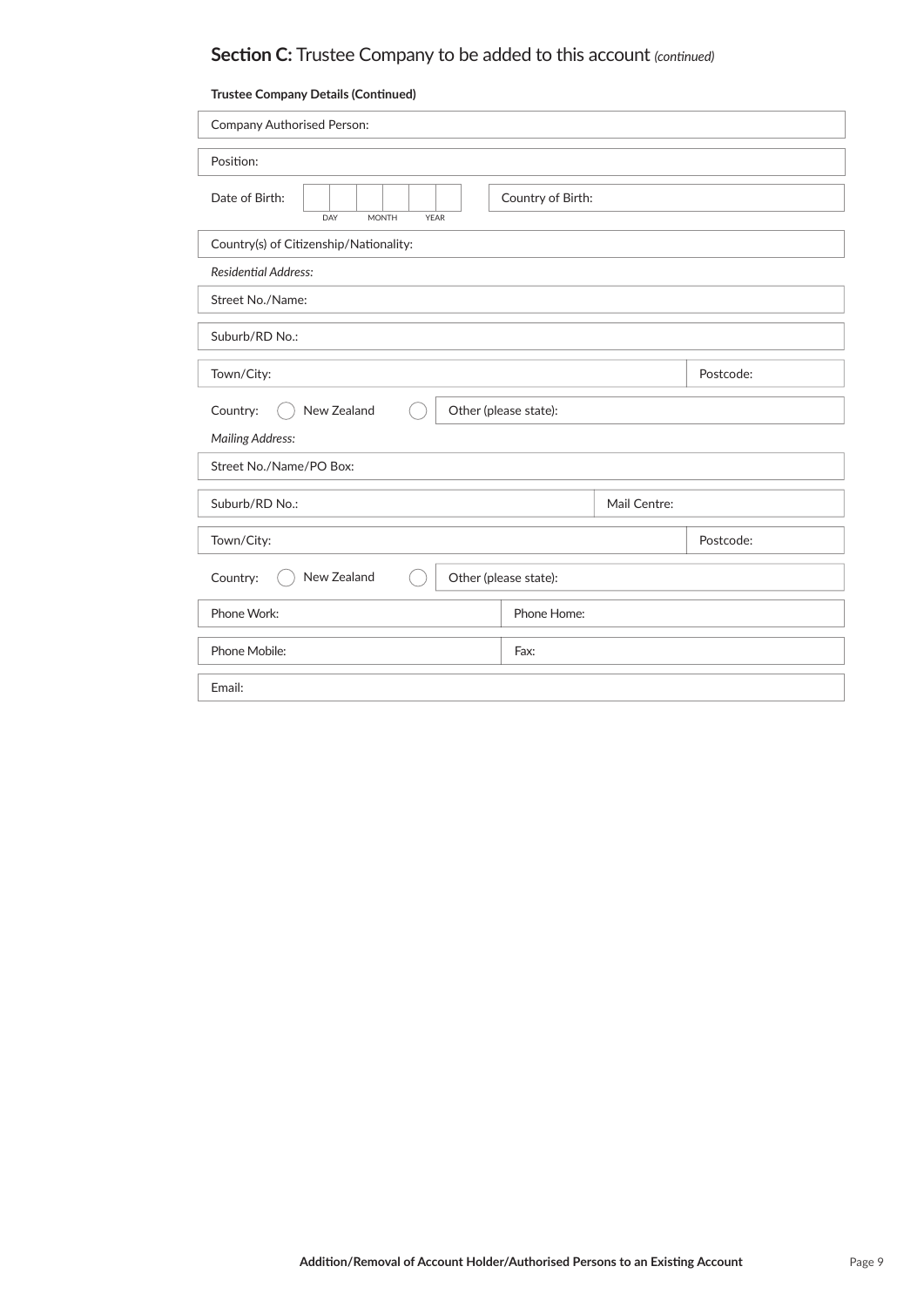## **First Director of Trustee Company or Management of Trustee Company**

| our<br>s),                         | Mr                                     | Ms  | Mrs          | Miss        | Dr                | Other |
|------------------------------------|----------------------------------------|-----|--------------|-------------|-------------------|-------|
| Ś.                                 | Full Name:                             |     |              |             |                   |       |
| ount<br>was<br><b>US</b><br>rovide | Date of Birth:                         | DAY | <b>MONTH</b> | <b>YEAR</b> | Country of Birth: |       |
| <b>Loss</b>                        | Country(s) of Citizenship/Nationality: |     |              |             |                   |       |

#### **Tax Details**

No

I certify that I am a tax resident in the following country/countries (please select the country and supply the Tax Identification Number (TIN) for all that apply):

| New Zealand:                  | (IRD Number)                |
|-------------------------------|-----------------------------|
| Australia:                    | (Tax File Number)           |
| United States:                | (Social Security Number)    |
| United Kingdom:               | (National Insurance Number) |
| Other Country (please state): |                             |

### Is the Trustee Company Director a United States Person? This section must be ticked.

Yes (please complete IRS Form W-9, available on request or online at www.irs.gov/pub/irs-pdf/fw9.pdf)  $($ 

| Is the Trustee Company Director an Authorised Person on the account?                        |  |
|---------------------------------------------------------------------------------------------|--|
| (Please tick 'Yes' if you are intending to provide investment instructions on this account) |  |

| Yes | <b>No</b> |
|-----|-----------|
|     |           |

| <b>Residential Address:</b> |                             |
|-----------------------------|-----------------------------|
| Street No./Name:            |                             |
| Suburb/RD No.:              |                             |
| Town/City:                  | Postcode:                   |
| New Zealand<br>Country:     | Other (please state):       |
| <b>Mailing Address:</b>     | Same as Residential Address |
| Street No./Name/PO Box:     |                             |
| Suburb/RD No.:              | Mail Centre:                |
| Town/City:                  | Postcode:                   |
| New Zealand<br>Country:     | Other (please state):       |
| Phone Work:                 | Phone Home:                 |
| Phone Mobile:               | Fax:                        |
| Email:                      |                             |

**Full Name:** This includes y First Name, Middle Name Last Name – please do not use initials or abbreviation

**Country of Birth:** If an Accountry Holder/Controlling Person born in the US but is not a Citizen, they will need to provide ONE of the following:

- A copy of Certificate of Loss of Nationality of the United States
- A reasonable explanation for not holding a Certificate of Loss of Nationality • A reasonable explanation for
- not obtaining US Citizenship at birth

| AND provide ONE of the following: |                             |  |  |  |
|-----------------------------------|-----------------------------|--|--|--|
| $\bullet$                         | An original certified copy  |  |  |  |
|                                   | of a Passport or Travel     |  |  |  |
|                                   | Document issued by a Non    |  |  |  |
|                                   | US Government, the United   |  |  |  |
|                                   | Nations or an agency of the |  |  |  |
|                                   | Llaited Nations             |  |  |  |

**Tax Islams**<br>• A copy of a Citizenship Certificate issued by a Non US Government. United Nations • A copy of a Citizenship

**Tax Identification Number (TIN):** Please supply the country/countries and TINs of any other countries<br>where you are a tax resident.

**IRD Number:** For New Zealand residents, if a valid IRD Number is not provided, the default withholding tax rate of 45% will be applied.

| <b>United States Person:</b> A United |
|---------------------------------------|
| States Person can include US          |
| citizens. US tax residents and        |
| persons born in the US. If you are    |
| unsure, you should contact your       |
| tax adviser.                          |

email addresses at any place in<br>this form you are consenting to receiving information required to be provided to you under the relevant legislation by email<br>(where permitted) and receiving information about Forsyth Barr's<br>products and services by email.

**Email Address:** By providing your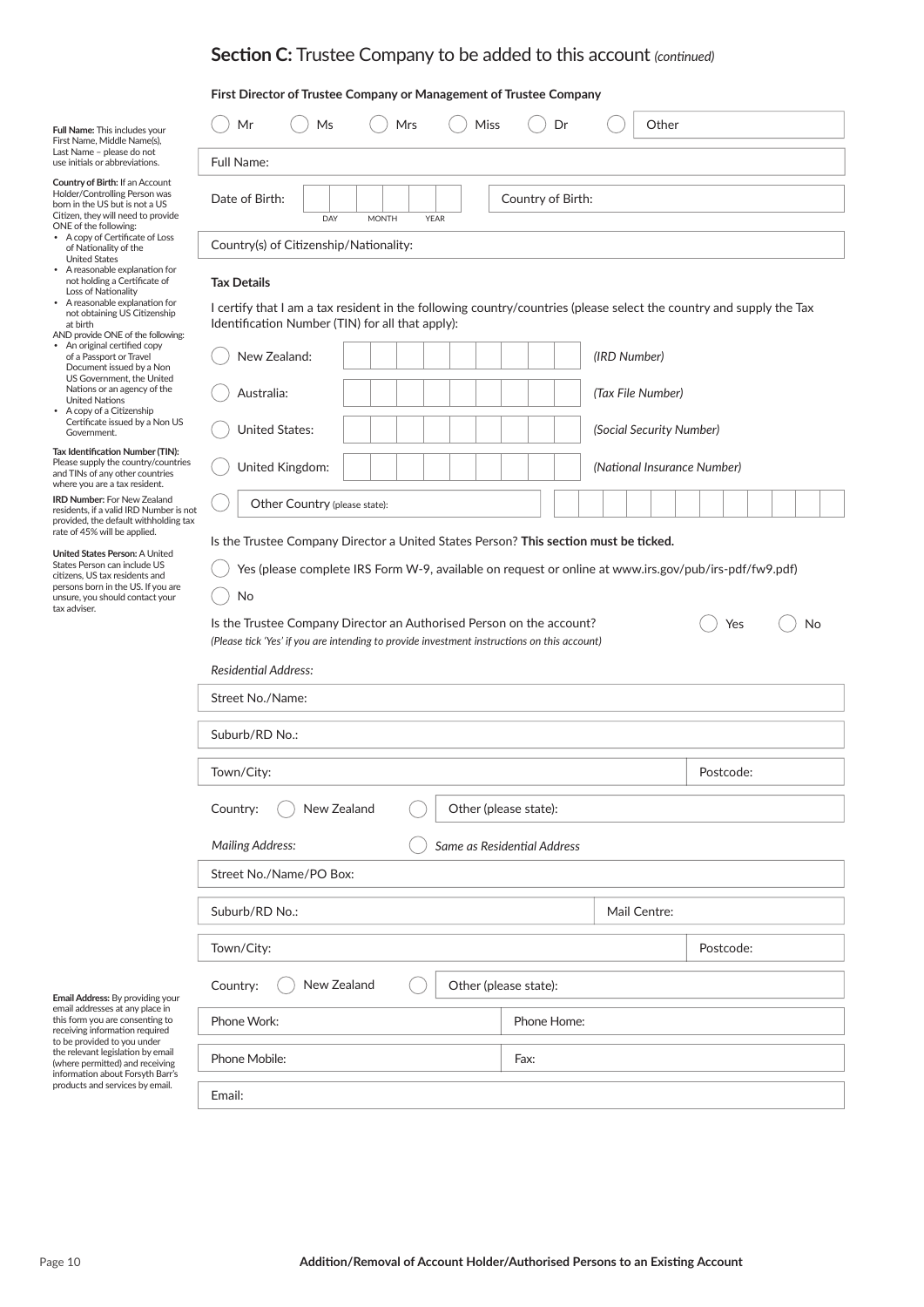### **Second Director of Trustee Company or Management of Trustee Company**

| 'our<br>(s),                      | Mr                                     | Ms  | Mrs          | Miss        | Dr                | Other |  |
|-----------------------------------|----------------------------------------|-----|--------------|-------------|-------------------|-------|--|
| is.                               | <b>Full Name:</b>                      |     |              |             |                   |       |  |
| :ount<br>า was<br>I US<br>provide | Date of Birth:                         | DAY | <b>MONTH</b> | <b>YEAR</b> | Country of Birth: |       |  |
| f Loss<br>ion for                 | Country(s) of Citizenship/Nationality: |     |              |             |                   |       |  |

#### **Tax Details**

No

I certify that I am a tax resident in the following country/countries (please select the country and supply the Tax Identification Number (TIN) for all that apply):

| New Zealand:                  | (IRD Number)                |
|-------------------------------|-----------------------------|
| Australia:                    | (Tax File Number)           |
| <b>United States:</b>         | (Social Security Number)    |
| United Kingdom:               | (National Insurance Number) |
| Other Country (please state): |                             |

### Is the Trustee Company Director a United States Person? This section must be ticked.

Yes (please complete IRS Form W-9, available on request or online at www.irs.gov/pub/irs-pdf/fw9.pdf)  $($   $)$ 

| Is the Trustee Company Director an Authorised Person on the account?                        |  |
|---------------------------------------------------------------------------------------------|--|
| (Please tick 'Yes' if you are intending to provide investment instructions on this account) |  |

| Yes | <b>No</b> |
|-----|-----------|
|     |           |

| <b>Residential Address:</b> |                             |  |  |  |  |
|-----------------------------|-----------------------------|--|--|--|--|
| Street No./Name:            |                             |  |  |  |  |
| Suburb/RD No.:              |                             |  |  |  |  |
| Town/City:                  | Postcode:                   |  |  |  |  |
| New Zealand<br>Country:     | Other (please state):       |  |  |  |  |
| <b>Mailing Address:</b>     | Same as Residential Address |  |  |  |  |
| Street No./Name/PO Box:     |                             |  |  |  |  |
| Suburb/RD No.:              | Mail Centre:                |  |  |  |  |
| Town/City:                  | Postcode:                   |  |  |  |  |
| New Zealand<br>Country:     | Other (please state):       |  |  |  |  |
| Phone Work:                 | Phone Home:                 |  |  |  |  |
| Phone Mobile:               | Fax:                        |  |  |  |  |
| Email:                      |                             |  |  |  |  |

email addresses at any place in<br>this form you are consenting to receiving information required to be provided to you under the relevant legislation by email (where permitted) and receiving<br>information about Forsyth Barr's<br>products and services by email.

**Email Address:** By providing your

| Country of Birth: If an Account    |  |  |  |
|------------------------------------|--|--|--|
| Holder/Controlling Person was      |  |  |  |
| born in the US but is not a US     |  |  |  |
| Citizen, they will need to provide |  |  |  |
| ONE of the following:              |  |  |  |
| A copy of Certificate of Loss      |  |  |  |

| ٠ | A copy of Certificate of Loss |
|---|-------------------------------|
|   | of Nationality of the         |
|   | <b>United States</b>          |

- United States A reasonable explanation for not holding a Certificate of Loss of Nationality
- A reasonable explanation for not obtaining US Citizenship at birth

| AND provide ONE of the following:       |  |  |  |
|-----------------------------------------|--|--|--|
| An original certified copy<br>$\bullet$ |  |  |  |
| of a Passport or Travel                 |  |  |  |
| Document issued by a Non                |  |  |  |
| US Government, the United               |  |  |  |
| Nations or an agons of the              |  |  |  |

• A copy of a Citizenship US Government, the United Nations or an agency of the United Nations

Preap) of a differential property. Covernment.<br>Government.

**Tax Identification Number (TIN):** Please supply the country/countries

and TINs of any other countries where you are a tax resident.

**IRD Number:** For New Zealand<br>residents, if a valid IRD Number is not provided, the default withholding tax rate of 45% will be applied.

| <b>United States Person:</b> A United |
|---------------------------------------|
| States Person can include US          |
| citizens. US tax residents and        |
| persons born in the US. If you are    |
| unsure, you should contact your       |
| tax adviser.                          |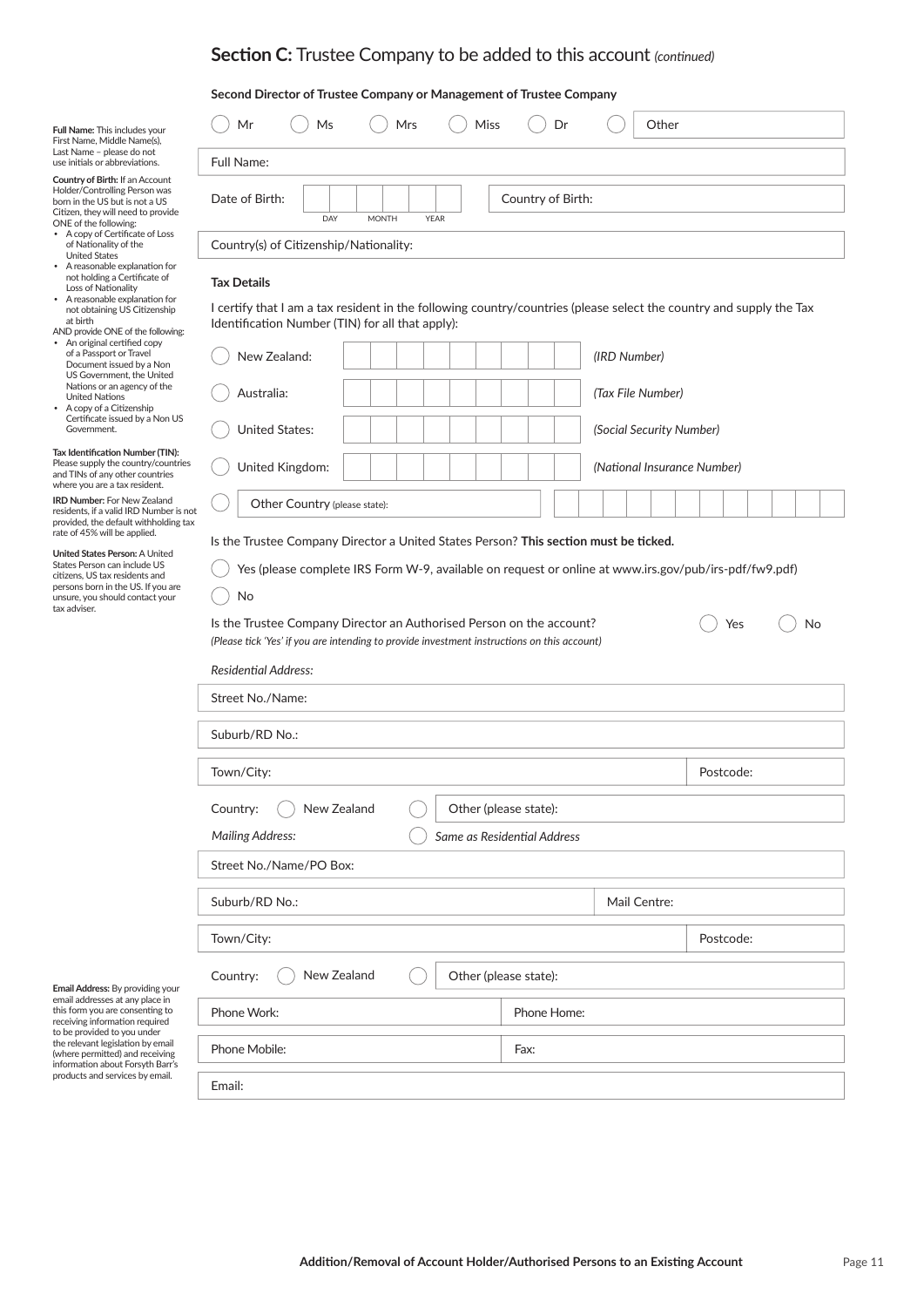## **Third Director of Trustee Company or Management of Trustee Company**

| bur<br>s),                         | Mr                                     | Ms  | Mrs          | Miss        | Dr                | Other |  |
|------------------------------------|----------------------------------------|-----|--------------|-------------|-------------------|-------|--|
|                                    | Full Name:                             |     |              |             |                   |       |  |
| ount<br>was<br><b>US</b><br>rovide | Date of Birth:                         | DAY | <b>MONTH</b> | <b>YEAR</b> | Country of Birth: |       |  |
| Loss                               | Country(s) of Citizenship/Nationality: |     |              |             |                   |       |  |

#### **Tax Details**

No

I certify that I am a tax resident in the following country/countries (please select the country and supply the Tax Identification Number (TIN) for all that apply):

| New Zealand:                  | (IRD Number)                |
|-------------------------------|-----------------------------|
| Australia:                    | (Tax File Number)           |
| <b>United States:</b>         | (Social Security Number)    |
| United Kingdom:               | (National Insurance Number) |
| Other Country (please state): |                             |

### Is the Trustee Company Director a United States Person? This section must be ticked.

Yes (please complete IRS Form W-9, available on request or online at www.irs.gov/pub/irs-pdf/fw9.pdf)

| Is the Trustee Company Director an Authorised Person on the account?                        |
|---------------------------------------------------------------------------------------------|
| (Please tick 'Yes' if you are intending to provide investment instructions on this account) |

| Yes | No |
|-----|----|
|     |    |

| <b>Residential Address:</b>                      |                             |  |           |
|--------------------------------------------------|-----------------------------|--|-----------|
| Street No./Name:                                 |                             |  |           |
| Suburb/RD No.:                                   |                             |  |           |
| Town/City:                                       |                             |  | Postcode: |
| Other (please state):<br>New Zealand<br>Country: |                             |  |           |
| <b>Mailing Address:</b>                          | Same as Residential Address |  |           |
| Street No./Name/PO Box:                          |                             |  |           |
| Suburb/RD No.:<br>Mail Centre:                   |                             |  |           |
| Town/City:                                       |                             |  | Postcode: |
| New Zealand<br>Other (please state):<br>Country: |                             |  |           |
| Phone Work:                                      | Phone Home:                 |  |           |
| Phone Mobile:                                    | Fax:                        |  |           |
| Email:                                           |                             |  |           |

**Full Name:** This includes y First Name, Middle Name Last Name – please do not use initials or abbreviation

**Country of Birth:** If an Accountry Holder/Controlling Person born in the US but is not a Citizen, they will need to provide ONE of the following:

- A copy of Certificate of Loss of Nationality of the
- United States A reasonable explanation for not holding a Certificate of Loss of Nationality • A reasonable explanation for
- not obtaining US Citizenship at birth
- AND provide ONE of the following: • An original certified copy of a Passport or Travel Document issued by a Non US Government, the United Nations or an agency of the<br>United Nations<br>• A copy of a Citizenship
- Certificate issued by a Non US Government.

**Tax Identification Number (TIN):** Please supply the country/countries and TINs of any other countries<br>where you are a tax resident.

**IRD Number:** For New Zealand residents, if a valid IRD Number is not provided, the default withholding tax rate of 45% will be applied.

| <b>United States Person: A United</b> |
|---------------------------------------|
| States Person can include US          |
| citizens. US tax residents and        |
| persons born in the US. If you are    |
| unsure, you should contact your       |
| tax adviser.                          |

email addresses at any place in<br>this form you are consenting to receiving information required to be provided to you under the relevant legislation by email (where permitted) and receiving information about Forsyth Barr's products and services by email.

**Email Address:** By providing your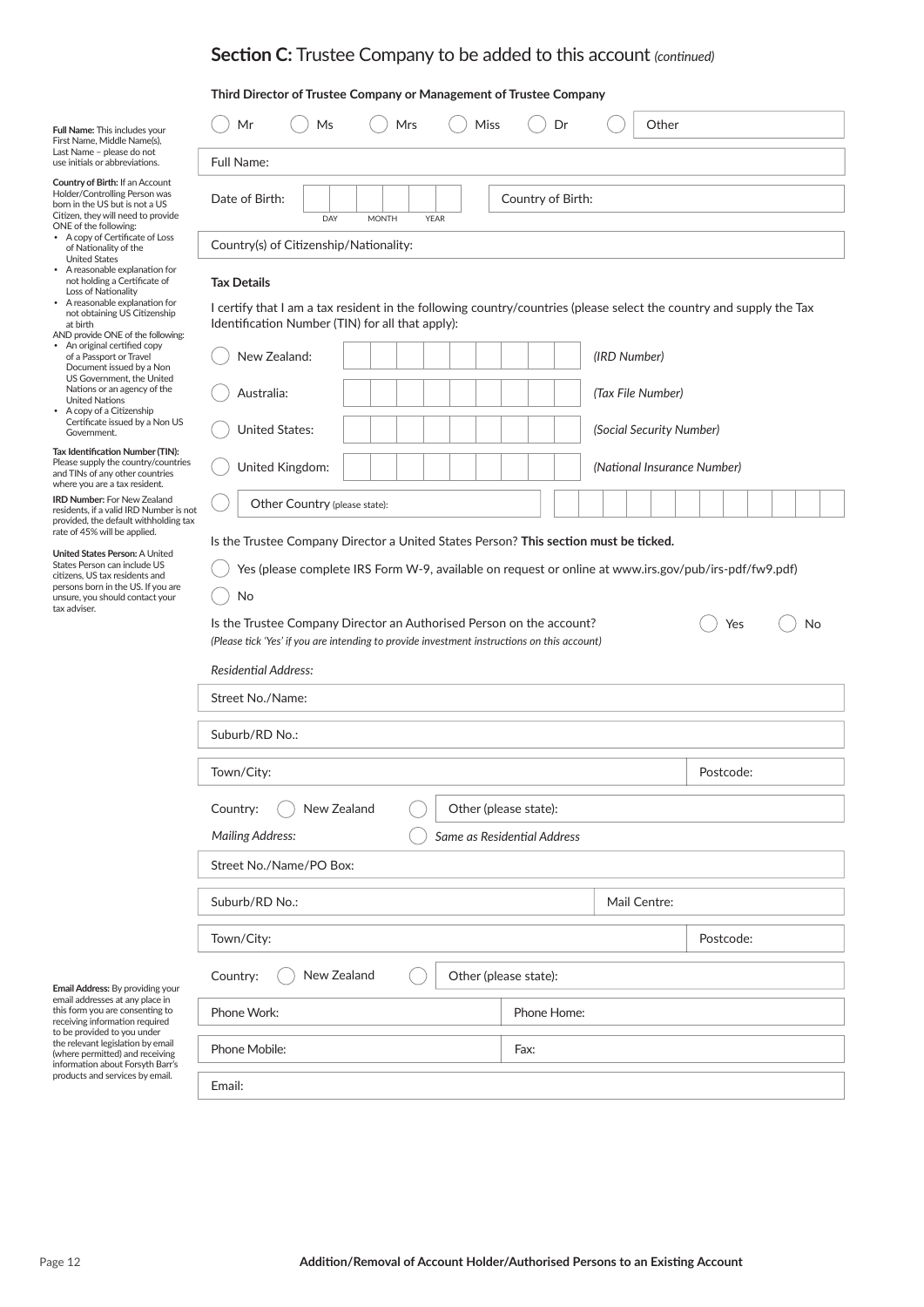## **Fourth Director of Trustee Company or Management of Trustee Company**

| Full Name: This includes your<br>First Name, Middle Name(s),                                                                                                      | Miss<br>Mr<br>Ms<br>Other<br>Mrs<br>Dr                                                                           |  |  |  |  |
|-------------------------------------------------------------------------------------------------------------------------------------------------------------------|------------------------------------------------------------------------------------------------------------------|--|--|--|--|
| Last Name – please do not<br>use initials or abbreviations.                                                                                                       | Full Name:                                                                                                       |  |  |  |  |
| Country of Birth: If an Account<br>Holder/Controlling Person was<br>born in the US but is not a US<br>Citizen, they will need to provide<br>ONE of the following: | Date of Birth:<br>Country of Birth:<br><b>YEAR</b><br>DAY<br><b>MONTH</b>                                        |  |  |  |  |
| • A copy of Certificate of Loss<br>Country(s) of Citizenship/Nationality:<br>of Nationality of the<br><b>United States</b>                                        |                                                                                                                  |  |  |  |  |
| • A reasonable explanation for<br>not holding a Certificate of<br>Loss of Nationality                                                                             | <b>Tax Details</b>                                                                                               |  |  |  |  |
| • A reasonable explanation for                                                                                                                                    | outific that Lam a tax resident in the following country/countries (please select the country and cunnly the Tax |  |  |  |  |

#### **Tax Details**

No

**Tax Islams**<br>• A copy of a Citizenship Certificate issued by a Non US Government. **Tax Identification Number (TIN):** Please supply the country/countries and TINs of any other countries<br>where you are a tax resident. **IRD Number:** For New Zealand residents, if a valid IRD Number is not

not obtaining US Citizenship

AND provide ONE of the following: • An original certified copy of a Passport or Travel Document issued by a Non US Government, the United Nations or an agency of the United Nations • A copy of a Citizenship

at birth

**United States Person:** A United States Person can include US citi zens, US tax residents and persons born in the US. If you are unsure, you should contact your

provided, the default withholding tax rate of 45% will be applied.

tax adviser.

I certify that I am a tax resident in the following country/countries (please select the country and supply the Tax Identification Number (TIN) for all that apply):

| New Zealand:                  | (IRD Number)                |
|-------------------------------|-----------------------------|
| Australia:                    | (Tax File Number)           |
| United States:                | (Social Security Number)    |
| United Kingdom:               | (National Insurance Number) |
| Other Country (please state): |                             |

### Is the Trustee Company Director a United States Person? This section must be ticked.

Yes (please complete IRS Form W-9, available on request or online at www.irs.gov/pub/irs-pdf/fw9.pdf)

| Is the Trustee Company Director an Authorised Person on the account?                        |  |
|---------------------------------------------------------------------------------------------|--|
| (Please tick 'Yes' if you are intending to provide investment instructions on this account) |  |

| Yes | No |
|-----|----|
|     |    |

| <b>Residential Address:</b> |                             |              |           |
|-----------------------------|-----------------------------|--------------|-----------|
| Street No./Name:            |                             |              |           |
| Suburb/RD No.:              |                             |              |           |
| Town/City:                  |                             |              | Postcode: |
| New Zealand<br>Country:     | Other (please state):       |              |           |
| <b>Mailing Address:</b>     | Same as Residential Address |              |           |
| Street No./Name/PO Box:     |                             |              |           |
| Suburb/RD No.:              |                             | Mail Centre: |           |
| Town/City:                  |                             |              | Postcode: |
| New Zealand<br>Country:     | Other (please state):       |              |           |
| Phone Work:                 | Phone Home:                 |              |           |
| Phone Mobile:               | Fax:                        |              |           |
| Email:                      |                             |              |           |

**Email Address:** By providing your email addresses at any place in<br>this form you are consenting to receiving information required to be provided to you under the relevant legislation by email (where permitted) and receiving information about Forsyth Barr's products and services by email.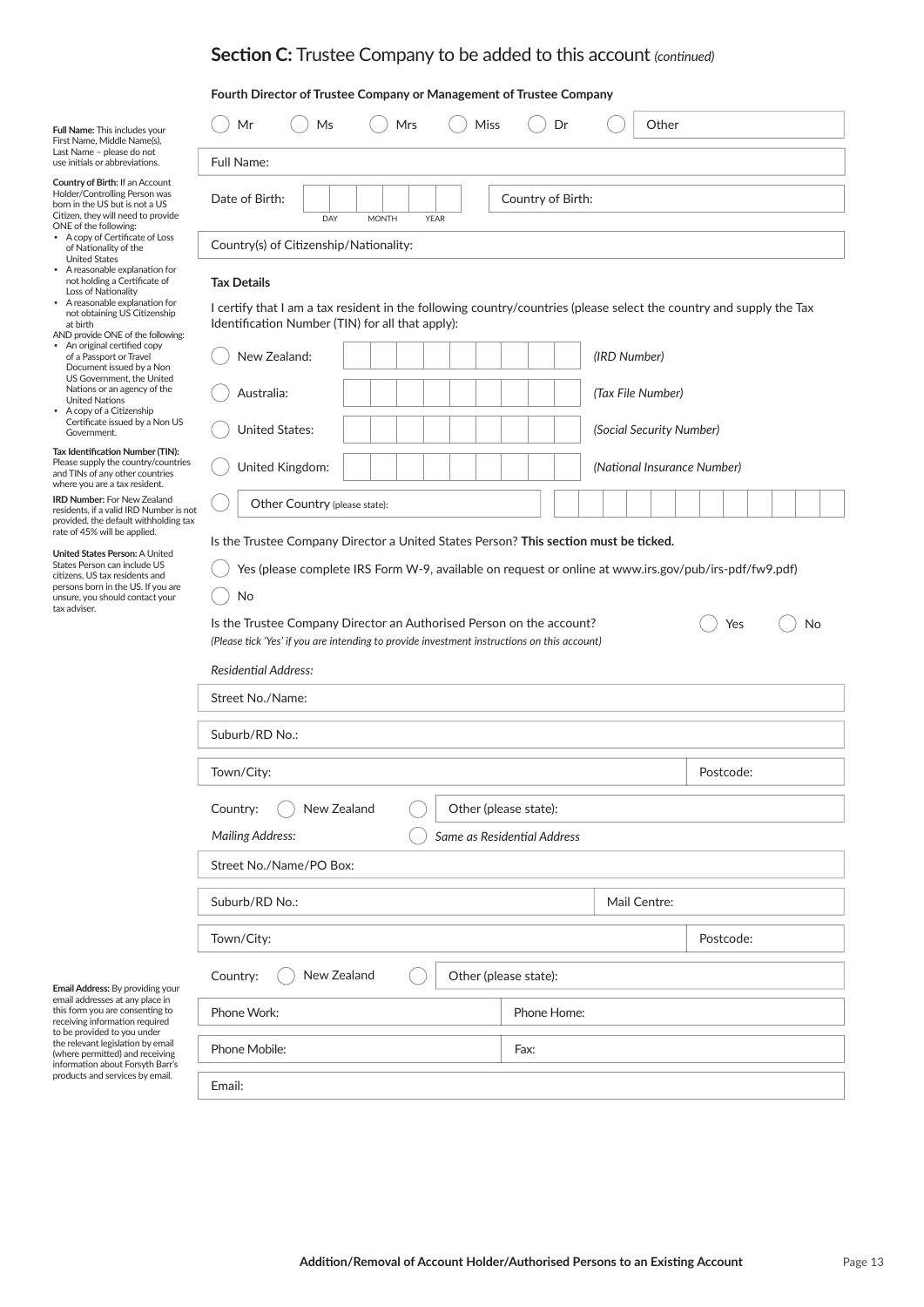## **Fifth Director of Trustee Company or Management of Trustee Company**

| Full Name: This includes your<br>First Name, Middle Name(s),                                                                                                      | <b>Miss</b><br>Mr<br>Ms<br>Mrs<br>Other<br>Dr                             |  |
|-------------------------------------------------------------------------------------------------------------------------------------------------------------------|---------------------------------------------------------------------------|--|
| Last Name - please do not<br>use initials or abbreviations.                                                                                                       | Full Name:                                                                |  |
| Country of Birth: If an Account<br>Holder/Controlling Person was<br>born in the US but is not a US<br>Citizen, they will need to provide<br>ONE of the following: | Country of Birth:<br>Date of Birth:<br>DAY<br><b>MONTH</b><br><b>YEAR</b> |  |
| • A copy of Certificate of Loss<br>of Nationality of the<br><b>United States</b><br>• A reasonable explanation for                                                | Country(s) of Citizenship/Nationality:                                    |  |

#### **Tax Details**

No

• A copy of a Citizenship Preap) of a differential property. Covernment.<br>Government. **Tax Identification Number (TIN):** Please supply the country/countries and TINs of any other countries<br>where you are a tax resident. **IRD Number:** For New Zealand residents, if a valid IRD Number is not

not holding a Certificate of Loss of Nationality • A reasonable explanation for not obtaining US Citizenship at birth AND provide ONE of the following: • An original certified copy of a Passport or Travel Document issued by a Non US Government, the United Nations or an agency of the United Nations

**United States Person:** A United States Person can include US citi zens, US tax residents and persons born in the US. If you are unsure, you should contact your

provided, the default withholding tax rate of 45% will be applied.

tax adviser.

I certify that I am a tax resident in the following country/countries (please select the country and supply the Tax Identification Number (TIN) for all that apply):

| New Zealand:                  |  | (IRD Number)                |
|-------------------------------|--|-----------------------------|
| Australia:                    |  | (Tax File Number)           |
| <b>United States:</b>         |  | (Social Security Number)    |
| United Kingdom:               |  | (National Insurance Number) |
| Other Country (please state): |  |                             |

### Is the Trustee Company Director a United States Person? This section must be ticked.

Yes (please complete IRS Form W-9, available on request or online at www.irs.gov/pub/irs-pdf/fw9.pdf)

| Is the Trustee Company Director an Authorised Person on the account?                        |  |
|---------------------------------------------------------------------------------------------|--|
| (Please tick 'Yes' if you are intending to provide investment instructions on this account) |  |

| <b>Yes</b> | No |
|------------|----|
|            |    |

| <b>Residential Address:</b> |                             |              |
|-----------------------------|-----------------------------|--------------|
| Street No./Name:            |                             |              |
| Suburb/RD No.:              |                             |              |
| Town/City:                  |                             | Postcode:    |
| New Zealand<br>Country:     | Other (please state):       |              |
| <b>Mailing Address:</b>     | Same as Residential Address |              |
| Street No./Name/PO Box:     |                             |              |
| Suburb/RD No.:              |                             | Mail Centre: |
| Town/City:                  |                             | Postcode:    |
|                             |                             |              |
| New Zealand<br>Country:     | Other (please state):       |              |
| Phone Work:                 | Phone Home:                 |              |
|                             |                             |              |
| Phone Mobile:               | Fax:                        |              |

email addresses at any place in<br>this form you are consenting to receiving information required to be provided to you under the relevant legislation by email (where permitted) and receiving information about Forsyth Barr's products and services by email.

**Email Address:** By providing your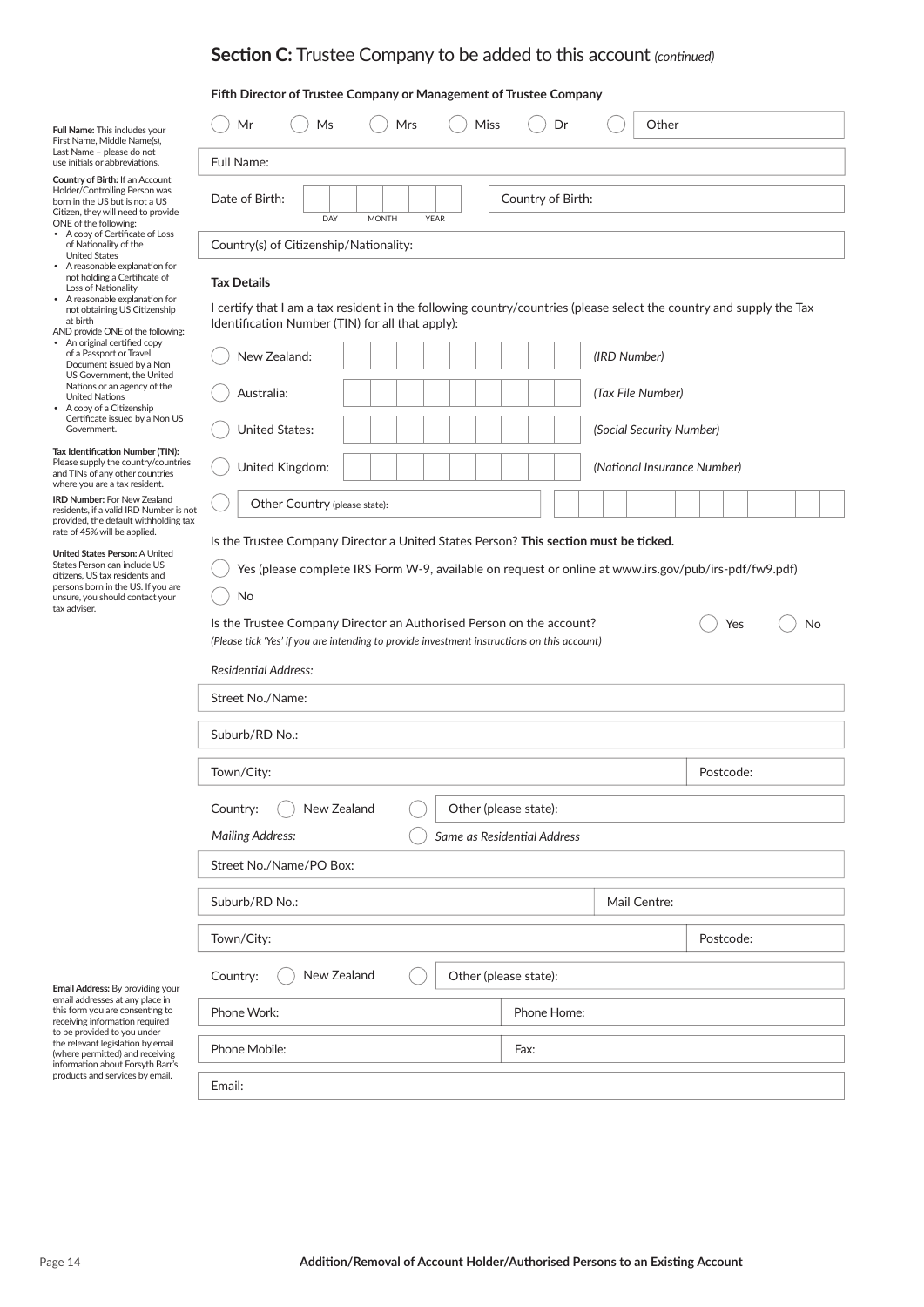#### **Sixth Director of Trustee Company or Management of Trustee Company**

| Full Name: This includes your<br>First Name, Middle Name(s),                                                                                                             | <b>Miss</b><br>Mr<br>Ms<br><b>Mrs</b><br>Other<br>Dr                      |
|--------------------------------------------------------------------------------------------------------------------------------------------------------------------------|---------------------------------------------------------------------------|
| Last Name - please do not<br>use initials or abbreviations.                                                                                                              | Full Name:                                                                |
| <b>Country of Birth: If an Account</b><br>Holder/Controlling Person was<br>born in the US but is not a US<br>Citizen, they will need to provide<br>ONE of the following: | Country of Birth:<br>Date of Birth:<br>DAY<br><b>YEAR</b><br><b>MONTH</b> |
| • A copy of Certificate of Loss<br>of Nationality of the<br><b>United States</b><br>• A reasonable explanation for                                                       | Country(s) of Citizenship/Nationality:                                    |

#### **Tax Details**

No

• A copy of a Citizenship Preap) of a differential property. Covernment.<br>Government. **Tax Identification Number (TIN):** Please supply the country/countries and TINs of any other countries<br>where you are a tax resident. **IRD Number:** For New Zealand residents, if a valid IRD Number is not

not holding a Certificate of Loss of Nationality • A reasonable explanation for not obtaining US Citizenship at birth AND provide ONE of the following: • An original certified copy of a Passport or Travel Document issued by a Non US Government, the United Nations or an agency of the United Nations

**United States Person:** A United States Person can include US citi zens, US tax residents and persons born in the US. If you are unsure, you should contact your

provided, the default withholding tax rate of 45% will be applied.

tax adviser.

I certify that I am a tax resident in the following country/countries (please select the country and supply the Tax Identification Number (TIN) for all that apply):

| New Zealand:                  | (IRD Number)                |
|-------------------------------|-----------------------------|
| Australia:                    | (Tax File Number)           |
| <b>United States:</b>         | (Social Security Number)    |
| United Kingdom:               | (National Insurance Number) |
| Other Country (please state): |                             |

### Is the Trustee Company Director a United States Person? This section must be ticked.

Yes (please complete IRS Form W-9, available on request or online at www.irs.gov/pub/irs-pdf/fw9.pdf)

| Is the Trustee Company Director an Authorised Person on the account?                        |  |
|---------------------------------------------------------------------------------------------|--|
| (Please tick 'Yes' if you are intending to provide investment instructions on this account) |  |

| Yes | No |
|-----|----|
|     |    |

| Street No./Name:        |                             |              |           |
|-------------------------|-----------------------------|--------------|-----------|
| Suburb/RD No.:          |                             |              |           |
| Town/City:              |                             |              | Postcode: |
| New Zealand<br>Country: | Other (please state):       |              |           |
| <b>Mailing Address:</b> | Same as Residential Address |              |           |
| Street No./Name/PO Box: |                             |              |           |
| Suburb/RD No.:          |                             | Mail Centre: |           |
|                         |                             |              |           |
| Town/City:              |                             |              | Postcode: |
| New Zealand<br>Country: | Other (please state):       |              |           |
| Phone Work:             | Phone Home:                 |              |           |
| Phone Mobile:           | Fax:                        |              |           |

**Email Address:** By providing your email addresses at any place in<br>this form you are consenting to receiving information required to be provided to you under the relevant legislation by email (where permitted) and receiving information about Forsyth Barr's products and services by email.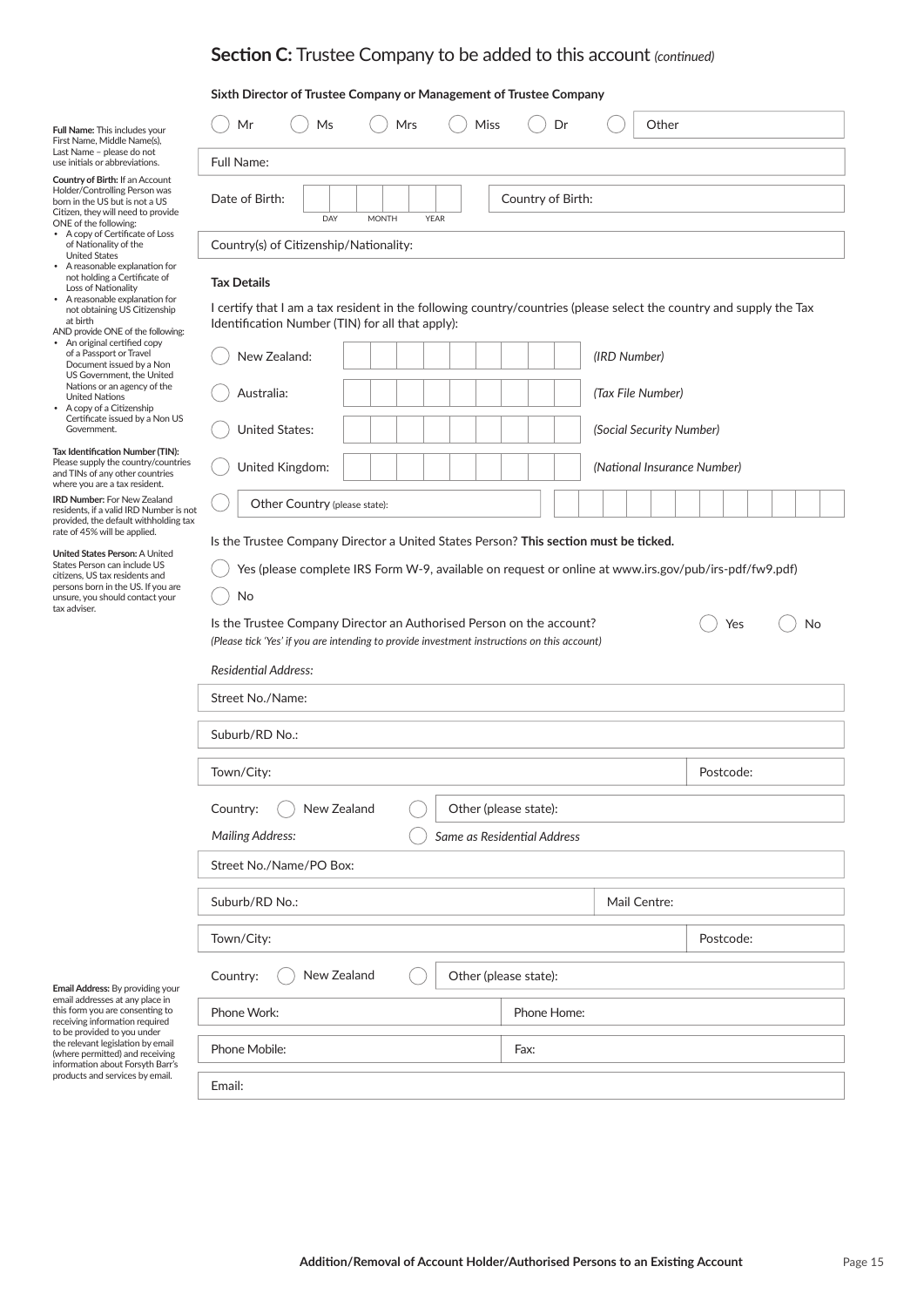# **Section D:** Listed Entity Director/Officer Details

Is the Director/Partner/Officer/Trustee/Executor/Authorised Person a Director or Officer of an entity that has securities listed on any Recognised Securities Exchange? If 'Yes', please complete the Director/Officer details below.

### **Listed Entity Director/Officer Details**

| Director/Officer Name:         |                     |
|--------------------------------|---------------------|
| Relationship to Listed Entity: | Listed Entity Name: |
| Director/Officer Name:         |                     |
| Relationship to Listed Entity: | Listed Entity Name: |
| Director/Officer Name:         |                     |
| Relationship to Listed Entity: | Listed Entity Name: |

# **Section E: Politically Exposed Persons**

Is the Director/Partner/Officer/Trustee/Executor/Authorised Person either:

an individual who holds, or has held at any time in the preceding 12 months, a prominent public function in any country (other than New Zealand); or

an immediate family member of a person referred to above, including a spouse, partner, child, child's spouse/ partner or a parent.

If 'Yes', please provide details of the public function held and the country:

**Prominent Public Function:** e.g.<br>head of a country, government<br>minister, senior politician, senior Judge, governor of a central bank, ambassador, high commissioner, high-ranking member of the armed forces, or senior position<br>in a State enterprise.

Yes No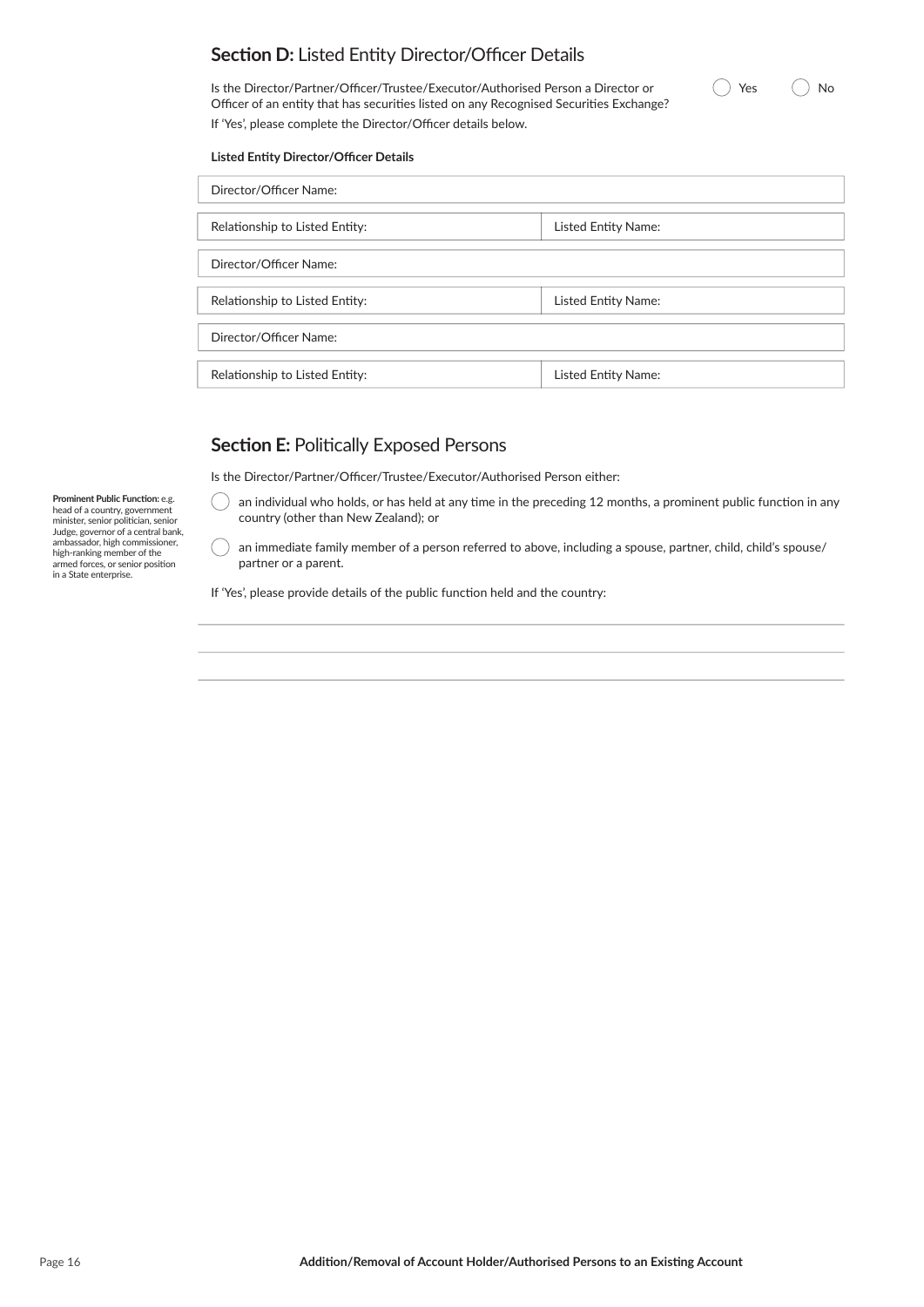# **Section F: Change of Address Details**

If the main contact details including residential/postal and email addresses are changing on this account due to the removal of an Account Holder, Director, Trustee, Trustee Company, Executor, Power of Attorney, Partner or Authorised Person, please also complete Section G on page 17.

|                                                                                                                                         | <b>New Residential Address</b>                         |              |           |
|-----------------------------------------------------------------------------------------------------------------------------------------|--------------------------------------------------------|--------------|-----------|
|                                                                                                                                         | Name:                                                  |              |           |
| Status: e.g. Account Holder,<br>Authorised Person, Director,<br>Partner, Trustee.                                                       | Status:                                                |              |           |
|                                                                                                                                         | <b>Residential Address:</b>                            |              |           |
|                                                                                                                                         | Street No./Name:                                       |              |           |
|                                                                                                                                         | Suburb/RD No.:                                         |              |           |
|                                                                                                                                         | Town/City:                                             |              | Postcode: |
| Country: If you are changing<br>your country of residence, please<br>ensure you complete the Change                                     | New Zealand<br>Other (please state):<br>Country:       |              |           |
| of Tax Details section on page 1                                                                                                        | <b>New Mailing Address</b>                             |              |           |
|                                                                                                                                         | Name:                                                  |              |           |
| Status: e.g. Account Holder,<br>Authorised Person, Director,<br>Partner, Trustee.                                                       | Status:                                                |              |           |
|                                                                                                                                         | <b>Mailing Address:</b><br>Same as Residential Address |              |           |
|                                                                                                                                         | Street No./Name/PO Box:                                |              |           |
|                                                                                                                                         | Suburb/RD No.:                                         | Mail Centre: |           |
| Country: If you are changing                                                                                                            | Town/City:                                             |              | Postcode: |
| your country of residence, please<br>ensure you complete the Change<br>of Tax Details section on page 1                                 | New Zealand<br>Other (please state):<br>Country:       |              |           |
| Email Address: By providing your<br>email addresses at any place in                                                                     | <b>Email Address</b>                                   |              |           |
| this form you are consenting to<br>receiving information required                                                                       | Previous Email Address:                                |              |           |
| to be provided to you under<br>the relevant legislation by email<br>(where permitted) and receiving<br>information about Forsyth Barr's | New Email Address:                                     |              |           |
| products and services by email.                                                                                                         |                                                        |              |           |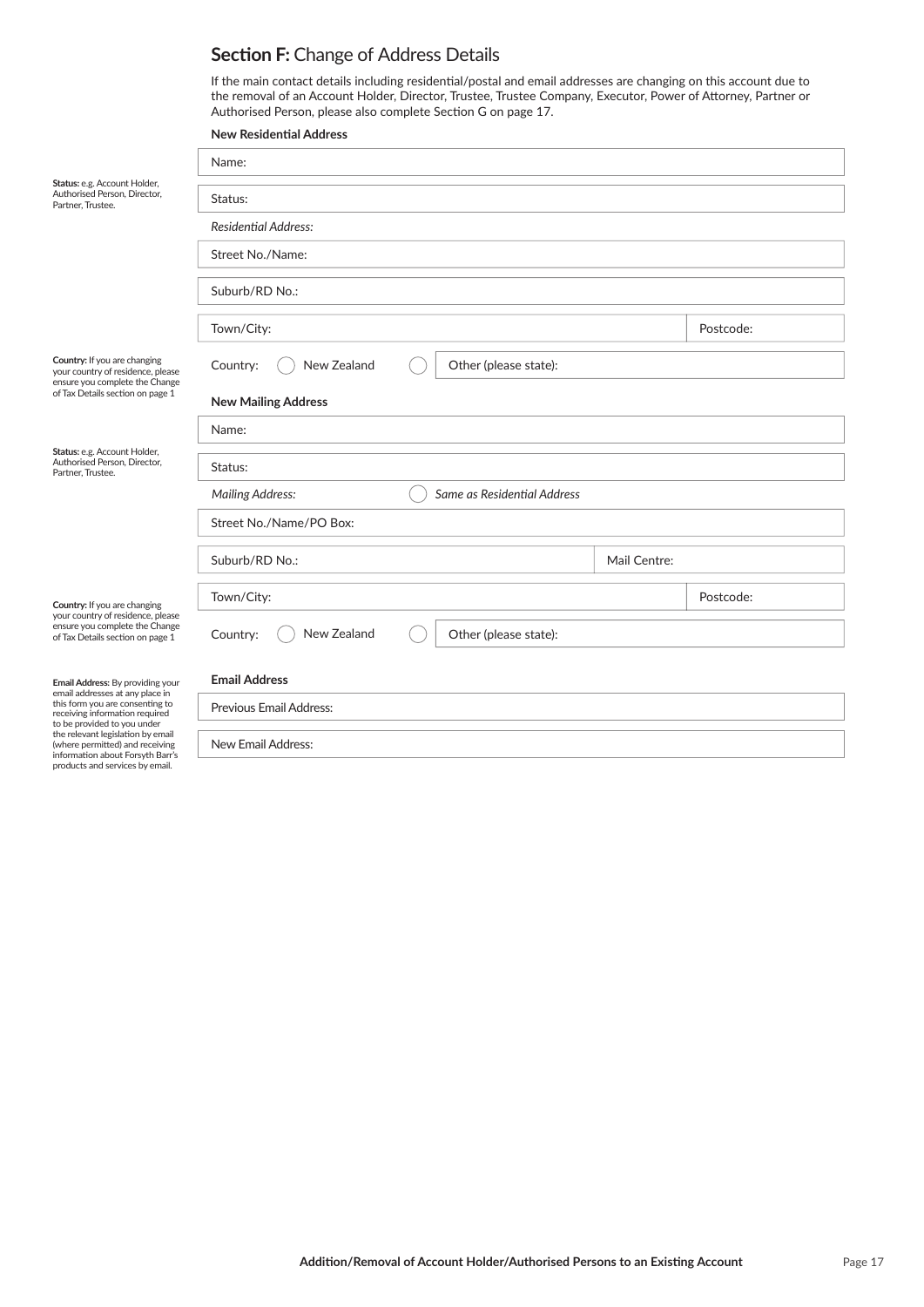# **Section G:** Account Holder/Authorised Person to be removed from this account

|                                                              | First Account Holder/Controlling Person/Authorised Person                                |
|--------------------------------------------------------------|------------------------------------------------------------------------------------------|
| Full Name: This includes your<br>First Name, Middle Name(s), | Mr<br><b>Miss</b><br>Ms<br>Mrs<br>Dr<br>Other                                            |
| Last Name - please do not<br>use initials or abbreviations.  | Full Name:                                                                               |
|                                                              | Relationship to Client:                                                                  |
|                                                              | <b>Account Holder</b><br>Status:<br>Director<br><b>Trustee Company</b><br><b>Trustee</b> |
|                                                              | Power of Attorney<br>Executor<br>Partner<br><b>Authorised Person</b>                     |
|                                                              | Second Account Holder/Controlling Person/Authorised Person                               |
| Full Name: This includes your<br>First Name, Middle Name(s), | Miss<br>Mr<br>Ms<br>Mrs<br>Dr<br>Other                                                   |
| Last Name - please do not<br>use initials or abbreviations.  | Full Name:                                                                               |
|                                                              | Relationship to Client:                                                                  |
|                                                              | <b>Account Holder</b><br>Director<br><b>Trustee Company</b><br>Status:<br><b>Trustee</b> |
|                                                              | Power of Attorney<br><b>Authorised Person</b><br>Executor<br>Partner                     |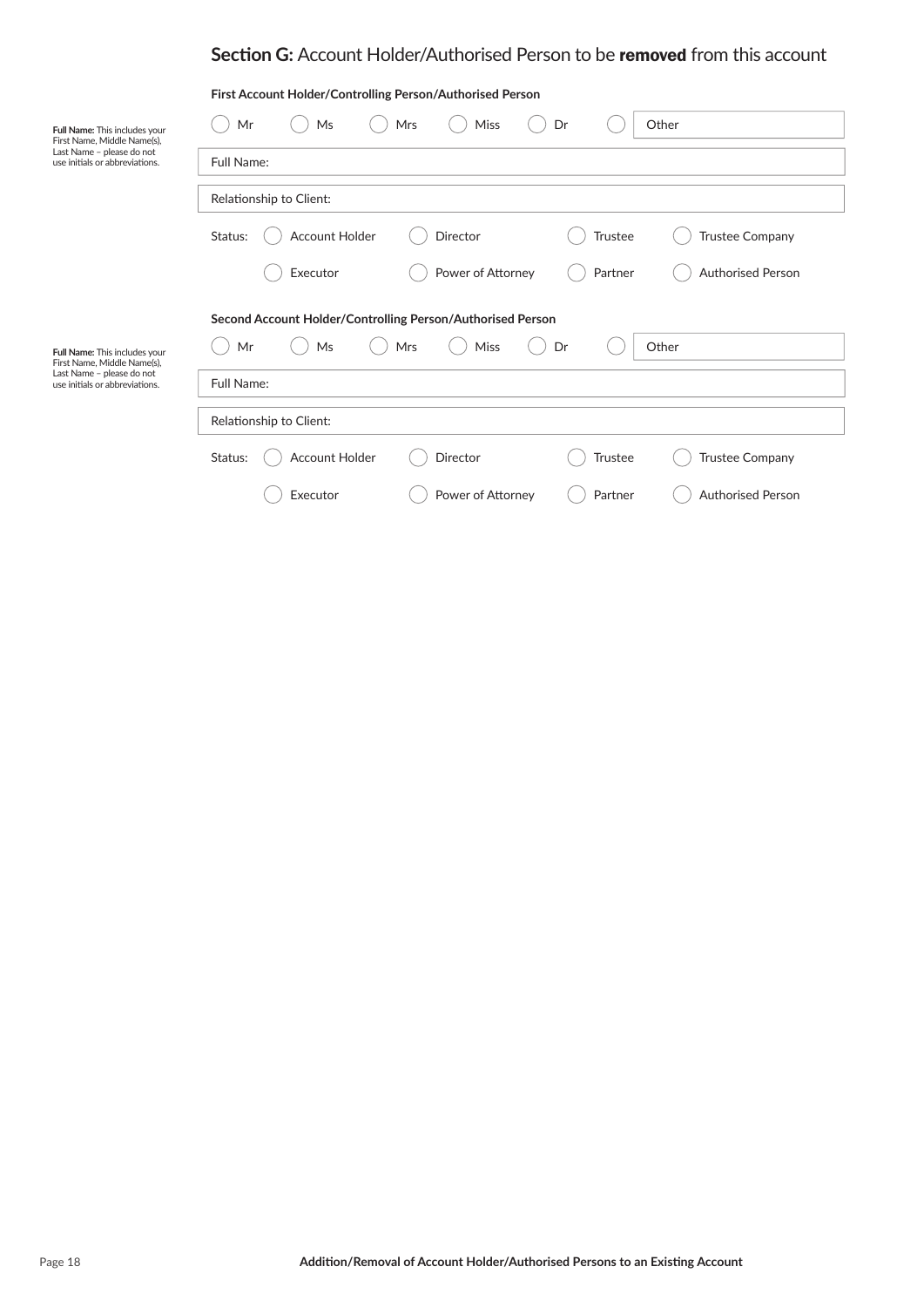# **Section H:** Identification Requirements

We are required by law to verify the Client's identity, and that of the person (s) authorised to act on the Client's behalf. These procedures are in place to protect the entity and to ensure that transactions are being effected appropriately. Accordingly, please provide the required identification and address verification for each person listed below. Without this information we are unable to update the account.

#### *Authorised Person/Director/Trustee/Executor/Power of Attorney/Partner/Director of Trustee Company*

#### **Option A: An original certified copy of any one of the following:**

- Current Passport
- Current New Zealand Firearms Licence
- Foreign National Identity Card

showing full name, date of birth, signature, and photograph

#### **Option B: An original certified copy of a combination of a:**

• Current New Zealand Driver Licence (showing both sides of the Licence) *Plus one of the following:*

- Birth Certificate or Citizenship Certificate
- Document issued by a registered bank showing the person's full name and signature (e.g. credit/debit card, eftpos card)
- Bank statement issued by a registered bank (as delivered by mail, not via internet banking) dated within the last 12 months
- Government agency document that contains the person's full name and signature (e.g. SuperGold Card)
- Government agency statement (e.g. IRD statement) dated within the last 12 months

*For verification of residential address we need a copy of one of the following:* 

- Government Agency Statement<sup>\*</sup>
- (e.g. IRD Statement)
- Electoral Roll
- Insurance Policy
- Share Registry Statement • Credit Card Statement
- Online White Pages
- (http://whitepages.co.nz/)

Documentation must be dated within the last 12 months and include the client's residential address. Copies do not need to be certified (i.e. internet statements are acceptable).

### **Company/Incorporated Society/Incorporated Charitable Trust (only)**

Confirmation of Directors from an official/independent source (original certified copy if Entity is incorporated outside New Zealand)

### **Trust account (only)**

• Utility or Rates bill • Telephone bill • Bank Statement\*

An original certified copy of the relevant pages of the Trust Deed and/or any resolutions evidencing any amendments, such as Deed of Retirement/Deed of Reappointment of Trustees.

### **Trustee Company (if applicable)**

Certificate of Incorporation (original certified copy if the Trustee Company is incorporated outside New Zealand)

Confirmation of Directors from an official/independent source (original certified copy if the Trustee Company is incorporated outside New Zealand)

#### **Partnership/Unincorporated Association account (only)**

An original certified copy of the relevant pages of the Partnership Deed/Agreement, and any resolutions evidencing any amendments

*Documents provided must be certified* 

The copies provided must be certified by a trusted referee. Alternatively, you can provide original documents to a Forsyth Barr Investment Adviser for verification.

#### *A trusted referee must be at least 16 years old and must be one of the following:*

- $\bullet$  Commonwealth representative • Registered Teacher
- Member of the New Zealand Police Minister of Religion

• Lawyer • Notary Public

- Justice of the Peace
- Justice of the Peace<br>• Registered Medical Doctor

• The spouse or partner of the named individual

- The trusted referee must not be:  $\mathcal{L}_{\mathcal{A}}$
- 
- Related to the named individual A person who lives at A person involved • A person who lives at the same address as the named individual
- A person involved in the transaction or business requiring the certification

• New Zealand Honorary Consul • Member of Parliament • Chartered Accountant

• Kaumatua

The trusted referee must sight the original document, and provide a written statement to the effect that the copy provided is a true and correct copy and represents the individual's identity.<br>

Certification must include the name, occupation, and signature of the trusted referee and the date of confirmation, and must have been carried out in the last three months.

We may require additional information and/or documentation from you in order to meet the requirements of the Anti-Money Laundering and Countering the Financing of Terrorism Act 2009. We will notify you if we require anything further.

**Firearms Licence:** If you provide us with a certified copy of a Firearms Licence, please also provide a certified copy of a NZ Driver Licence or card issued by a registered bank showing your name and signature in order for us to verify your signature on this Client Agreement.

**Official/independent source:** 

\* Not required if already provided

under Option B.

e.g. lawyer, accountant, company registry, financial accounts.

**Official/independent source:** 

e.g. lawyer, accountant, company registry, financial accounts.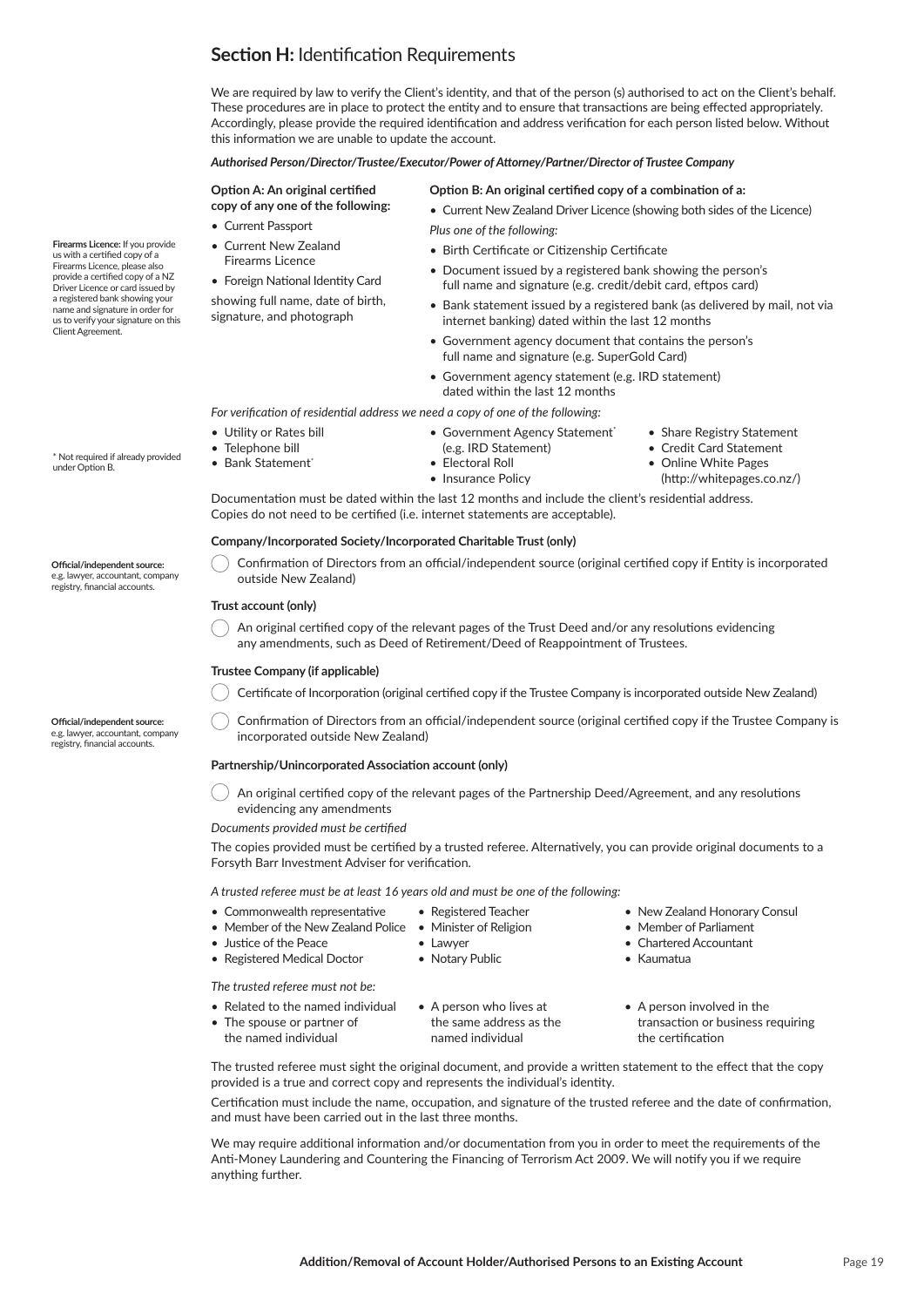# **Section I: Declaration and Signatures**

### **By signing this Form I/we agree as follows:**

- I/We confirm that all the details set out in this form are correct and not misleading (including by omission).
- I/We agree that I/we have received copies of the Forsyth Barr Limited Terms and Conditions, and the Scope of Service applicable to my account.
- I/We agree that I/we have received a copy of the Advice Information Statement applicable to my account.
- I/We agree to all the Terms and Conditions set out in Part B of the Client Agreement.
- I/We agree that I/we have not been declined service by any other Financial Services Providers or been declared bankrupt.

#### **Instructions for Signing**

- **Every** new **Account Holder/Authorised Person** must sign below
- At least two Directors must sign on behalf of a Trustee Company, unless the Trustee Company only has one Director in which case the Director's signature must be witnessed as set out over the page
- Where a person signs on behalf of another as their Attorney, an original certified copy of the Power of Attorney must be provided, and a signed and completed certificate of non-revocation of power of attorney must accompany this Addition/Removal Form.

I/We authorise that any person named as a person authorised to act on my/our behalf may give instructions to transact any Securities business on

I/We agree that where there is more than one of us, the instructions of any one of us will be sufficient authority for you to act on those instructions. I/We confirm that we have read Part B: Terms and Conditions, especially Section E: Basis of Service,

• I/We confirm that Forsyth Barr Limited has drawn my/ our attention to Section A, Clause 8 (Bringing Orders to Market) contained in Part B: Terms and Conditions.

my/our behalf.

and Risks of Investing.

| Name:                                                                               | Name:                                |
|-------------------------------------------------------------------------------------|--------------------------------------|
| Signature:                                                                          | Signature:                           |
| Date:<br>DAY<br><b>YEAR</b><br><b>MONTH</b>                                         | Date:<br>DAY<br><b>MONTH</b><br>YEAR |
| Name:                                                                               | Name:                                |
| Signature:                                                                          | Signature:                           |
| Date:<br><b>MONTH</b><br>DAY<br>YEAR                                                | Date:<br>DAY<br><b>MONTH</b><br>YEAR |
| <b>Signature of Existing Account Holders</b><br>All Account Holders must sign below |                                      |
| Name:                                                                               | Name:                                |
| Signature:                                                                          | Signature:                           |
| Date:<br>DAY<br>MONTH<br>YEAR                                                       | Date:<br>DAY<br><b>MONTH</b><br>YEAR |
| Name:                                                                               | Name:                                |
| Signature:                                                                          | Signature:                           |

DAY MONTH YEAR TEACHER WORKEN MONTH YEAR

Date: | | | | | | | | | | | Date: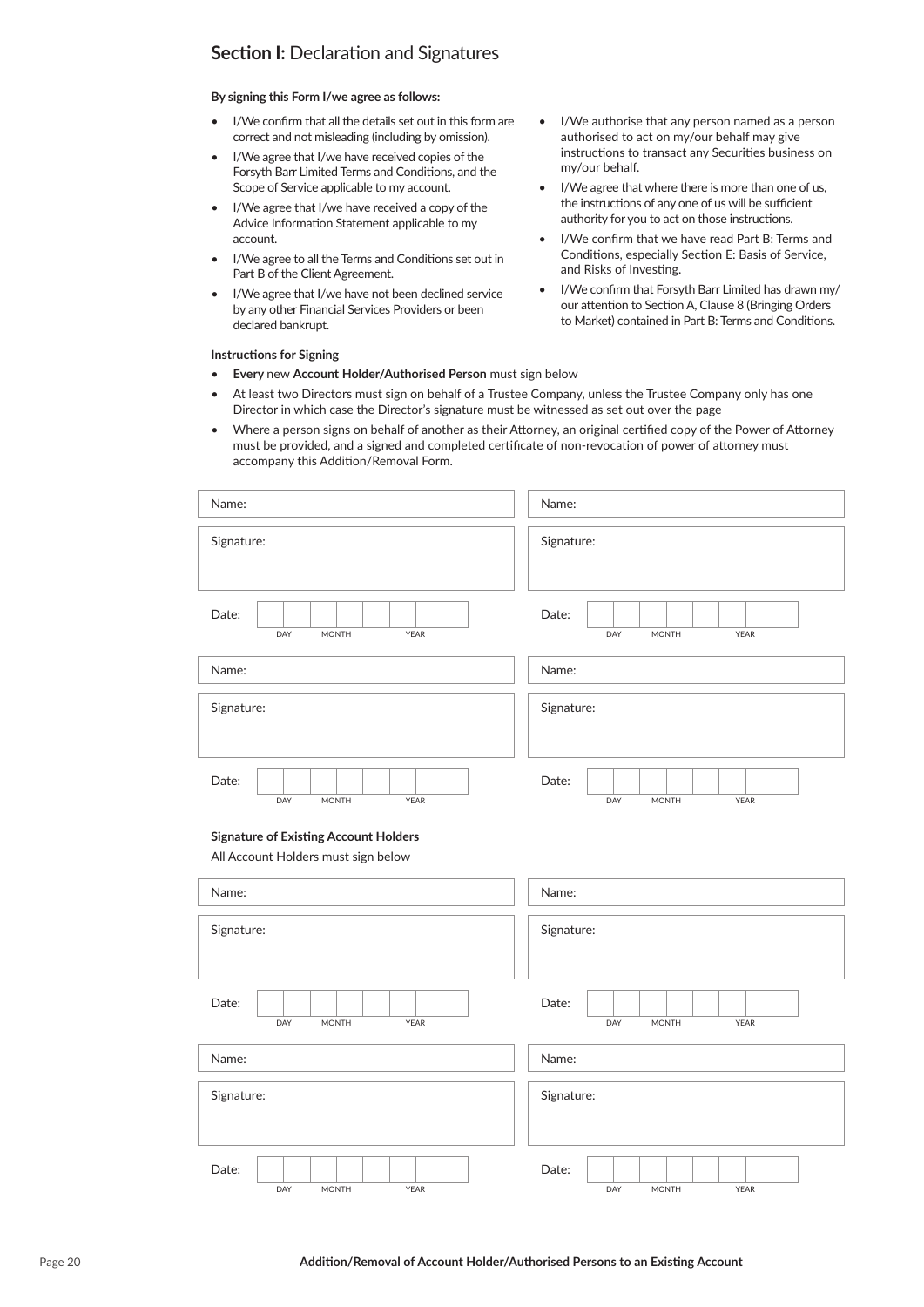# **Section I:** Declaration and Signatures *(continued)*

**Witness (if a Trustee Company has only one Director then the Director's signature must be witnessed as set out below)**

| Name of Witness:        |       |              |              |             |
|-------------------------|-------|--------------|--------------|-------------|
|                         |       |              |              |             |
| Occupation:             |       |              |              |             |
| Address:                |       |              |              |             |
| Street No./Name/PO Box: |       |              |              |             |
|                         |       |              |              |             |
| Suburb/RD No.:          |       | Mail Centre: |              |             |
|                         |       |              |              |             |
| Town/City:              |       |              | Postcode:    |             |
|                         |       |              |              |             |
| Signature:              | Date: | DAY          | <b>MONTH</b> | <b>YEAR</b> |
|                         |       |              |              |             |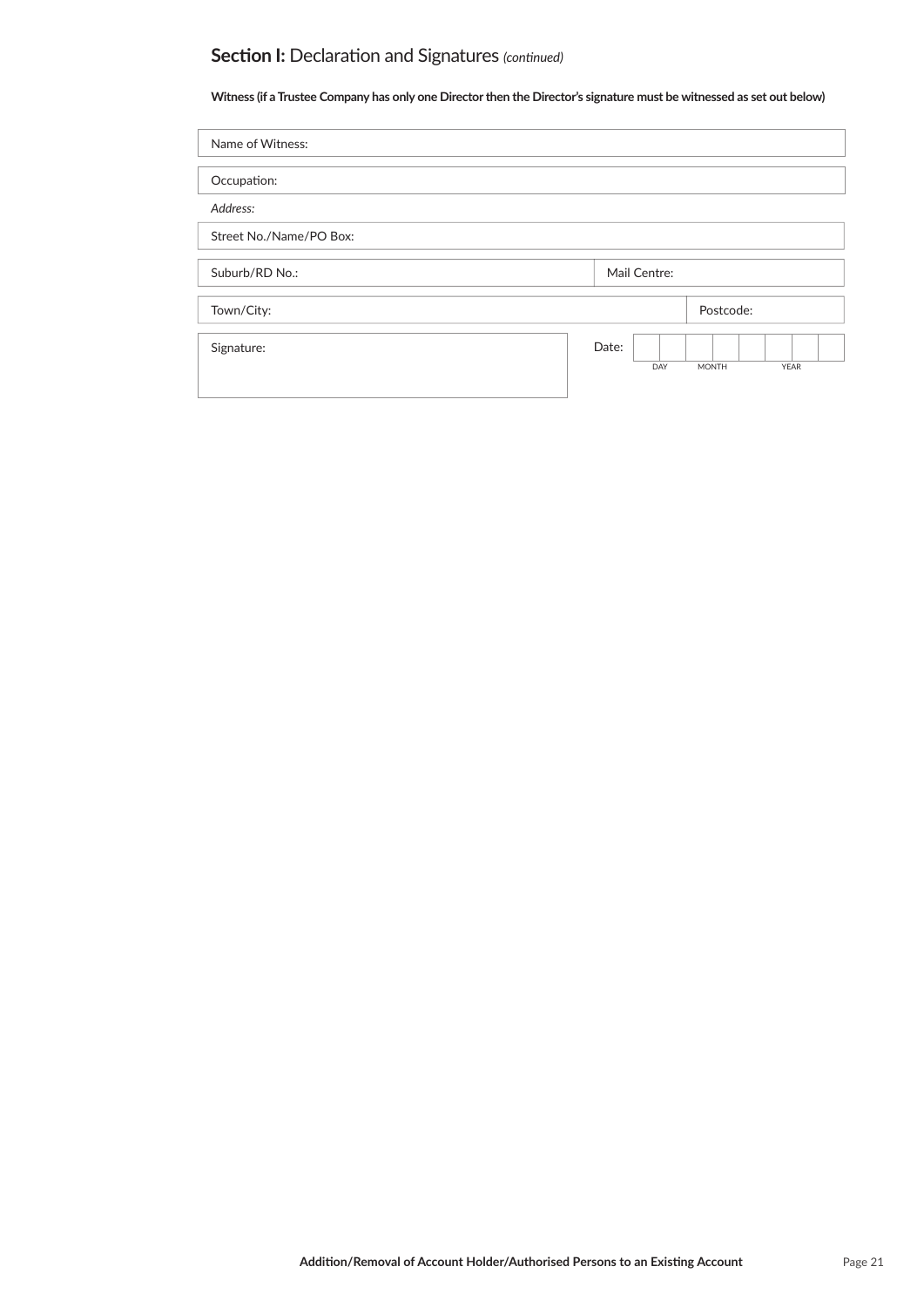# **Certificate of Non-revocation of Enduring Power of Attorney**

Section 103C, Protection of Personal and Property Rights Act 1988

Complete this Certificate to advise us that an Enduring Power of Attorney is still in place at the time of making any requests or signing any document when acting under the Enduring Power of Attorney. If you have any questions, **please ask your Investment Adviser or contact us on 0800 367 227.**

#### **Att orney Details**

Name:

Complete this part to let us know the current details of the person who has been assigned the Enduring Power of Attorney.

| Mailing Address (Attorney): This |
|----------------------------------|
| is the address of the person who |
| has been assigned the Enduring   |
| Power of Attorney.               |

**Mailing Address (Appointor):** This is the address of the person who has appointed the Attorney.

| <b>Mailing Address:</b> |                       |              |           |
|-------------------------|-----------------------|--------------|-----------|
| Street No./Name/PO Box: |                       |              |           |
| Suburb/RD No.:          |                       | Mail Centre: |           |
| Town/City:              |                       |              | Postcode: |
| New Zealand<br>Country: | Other (please state): |              |           |
| Phone Work:             | Phone Home:           |              |           |
| Phone Mobile:           | Fax:                  |              |           |
| Email:                  |                       |              |           |

### **Appointor Details**

Complete this part to let us know the current details of the person who appointed you as their Attorney.

| Name:                   |                       |              |           |
|-------------------------|-----------------------|--------------|-----------|
| <b>Mailing Address:</b> |                       |              |           |
| Street No./Name/PO Box: |                       |              |           |
|                         |                       |              |           |
| Suburb/RD No.:          |                       | Mail Centre: |           |
|                         |                       |              |           |
| Town/City:              |                       |              | Postcode: |
|                         |                       |              |           |
| New Zealand<br>Country: | Other (please state): |              |           |
|                         |                       |              |           |
| Phone Work:             | Phone Home:           |              |           |
|                         |                       |              |           |
| Phone Mobile:           | Fax:                  |              |           |
|                         |                       |              |           |
| Email:                  |                       |              |           |